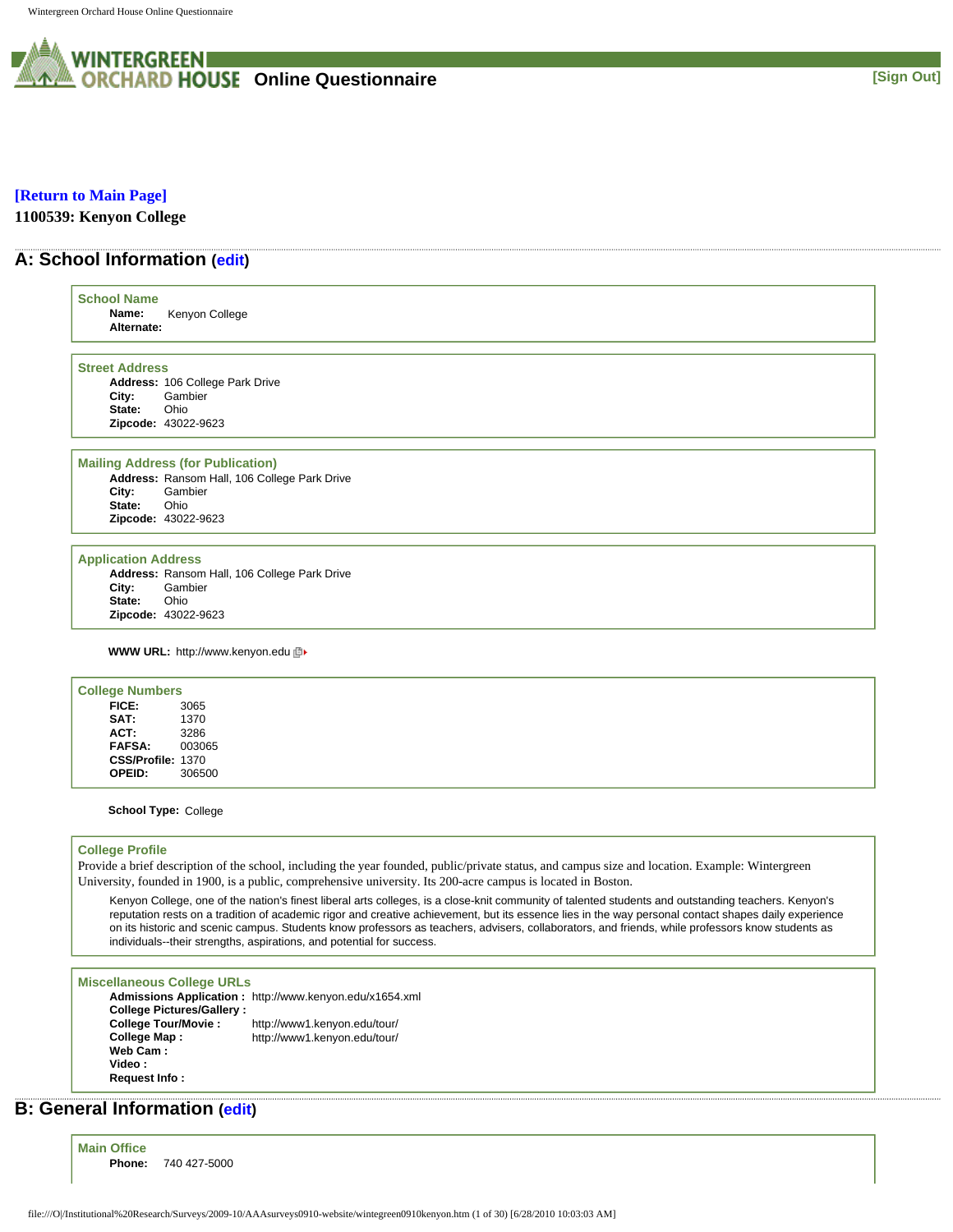# **Toll-free:**

| Toll-free:<br>Fax:                                                                                                                                                                                              |                                                 |
|-----------------------------------------------------------------------------------------------------------------------------------------------------------------------------------------------------------------|-------------------------------------------------|
| <b>Admissions Office</b><br>Phone: 740 427-5776<br>Toll-free: 800 848-2468<br>Fax:<br>740 427-5770<br>E-mail: admissions@kenyon.edu                                                                             |                                                 |
| <b>Financial Aid Office</b><br>Phone: 740 427-5430<br>Toll-free:<br>740 427-5240<br>Fax:<br>E-mail: finaid@kenyon.edu                                                                                           |                                                 |
| <b>President</b><br>Name: S. Georgia Nugent<br>Title:<br>President<br>Degree: Ph.D.<br>E-mail: nugent@kenyon.edu                                                                                                |                                                 |
| <b>Admissions Officer</b><br><b>Name:</b> Jennifer Delahunty<br>Dean of Admissions and Financial Aid<br>Title:<br>Degree: M.F.A.<br>E-mail: delahuntyj@kenyon.edu                                               |                                                 |
| <b>Financial Aid Officer</b><br>Name: Craig Daugherty<br>Director of Financial Aid<br>Title:<br>Degree:<br>E-mail: daugherty@kenyon.edu                                                                         |                                                 |
| <b>General School Info</b><br>Year School Founded: 1824<br>Institution Type: X Four Year<br>Two Year<br><b>Upper Division</b><br>Graduate                                                                       |                                                 |
| <b>Academic Environment: Liberal Arts</b><br>Men's/Women's/Coed: Women's College<br>Men's College<br>X Coeducational College<br>Founded Coeducational College<br>X Became Coeducational College<br>Year: 1969   |                                                 |
| Public/Private: Private (nonprofit)<br><b>School Has Religious Affiliation:</b><br>If YES, select one option from the church index menu or provide a specific affiliation.<br><b>Church Index:</b><br>Specific: | Yes<br>Episcopal (Anglican)<br>Episcopal Church |
| <b>Historically/Traditionally Black:</b><br>No                                                                                                                                                                  |                                                 |
| <b>General Comment</b><br><b>General Comment:</b><br>Please list any related details not covered in the previous fields on this screen.                                                                         |                                                 |
| <b>Enrollment Figures</b><br>Information for Fall: 2009                                                                                                                                                         |                                                 |
| Fall 2009 data requested<br>Men<br><b>Full-time Degree Seeking:</b><br>777                                                                                                                                      | Women<br>839                                    |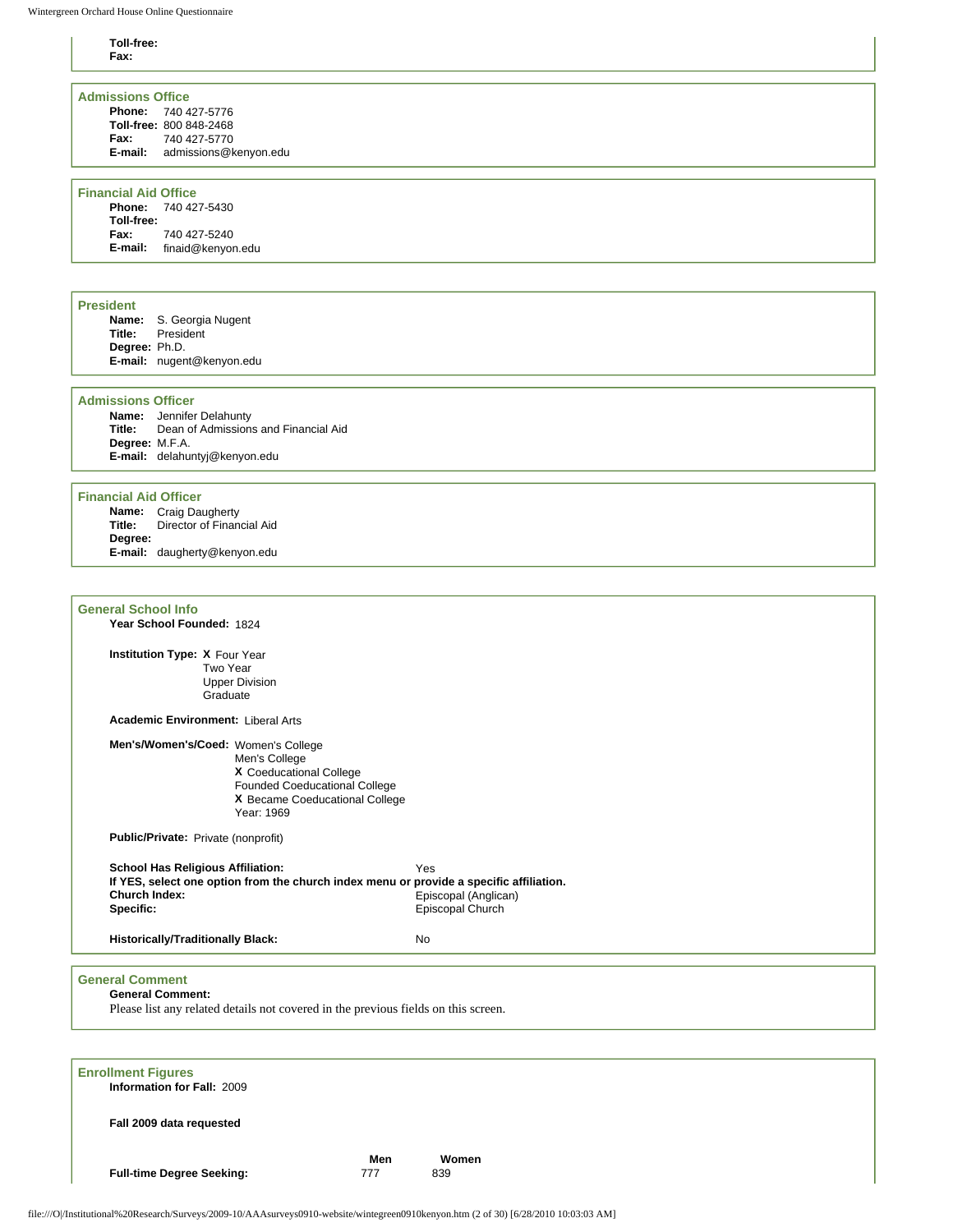| <b>Part-time Degree Seeking:</b>               |       | C   |  |  |
|------------------------------------------------|-------|-----|--|--|
| <b>Full-time Undergraduate:</b>                | 777   | 841 |  |  |
| Part-time Undergraduate:                       | 5     | 10  |  |  |
| <b>Full-time Graduate:</b>                     |       |     |  |  |
| <b>Part-time Graduate:</b>                     |       | C   |  |  |
| <b>Full-time First-Professional:</b>           |       |     |  |  |
| Part-time First-Professional:                  |       | C   |  |  |
| <b>Total Campus Enrollment (all students):</b> | 1.633 |     |  |  |

## **C: Admissions Requirements for Freshmen [\(edit\)](http://survey.wgoh.com/secure/sectionCView.htm)**

## **General Requirements**

**High School Diploma/Graduation:** Required/GED accepted

**General College Preparatory Program:** Required

#### **Academic Units**

**Specify the distribution of academic high school units required and/or recommended of all or most degree-seeking students. One unit equals one year of study or its equivalent. If you are using a different system, please convert.** 

**Total Number Of Academic Units Required:** 21 **Total Number Of Academic Units Recommended:** 24

|                                            | Required | Recommended |
|--------------------------------------------|----------|-------------|
| English:                                   | 4        | 4           |
| <b>Mathematics:</b>                        | 3        |             |
| Science:                                   | 3        | 4           |
| Lab Science:                               | 3        | 3           |
| Foreign Language:                          | 3        |             |
| <b>Social Studies:</b>                     | 1        |             |
| History:                                   | 2        | з           |
| <b>Academic Electives:</b>                 | 3        | з           |
| Other:                                     |          |             |
| Describe other required/recommended units: |          |             |

#### **Standard Test Requirements for Freshman Applicants Standard test requirements for freshman applicants:**

Q=Required, M=Required Of Some, C=Recommended, S=Considered If Submitted, N=Not Used

**SAT Reasoning Only: ACT Only: SAT Reasoning or ACT:** Q **SAT Subject:** S

Standard Test Preference: No Preference **Standard Tests Used For Counseling:** Yes **Standard Tests Used For Placement:** No

## **Writing Component Policy**

**Please indicate how your institution will use the SAT or ACT writing component (check all that apply):** For Admissions For Placement For Advising In place of an application essay As a validity check on the application essay **X** No college policy as of now

#### **SAT Subject Test**

**If SAT Subject tests are required or recommended, specify how many and which ones:**  None Required

**SAT Subject Tests:** Unknown

**Requirements For Regular Admission List test scores, class rank and GPA requirements for regular admission of in-state and out-of-state applicants:** 

### **Additional Requirements**

**Check special requirements for admission to specific programs:** Portfolio required for art program Audition required for music program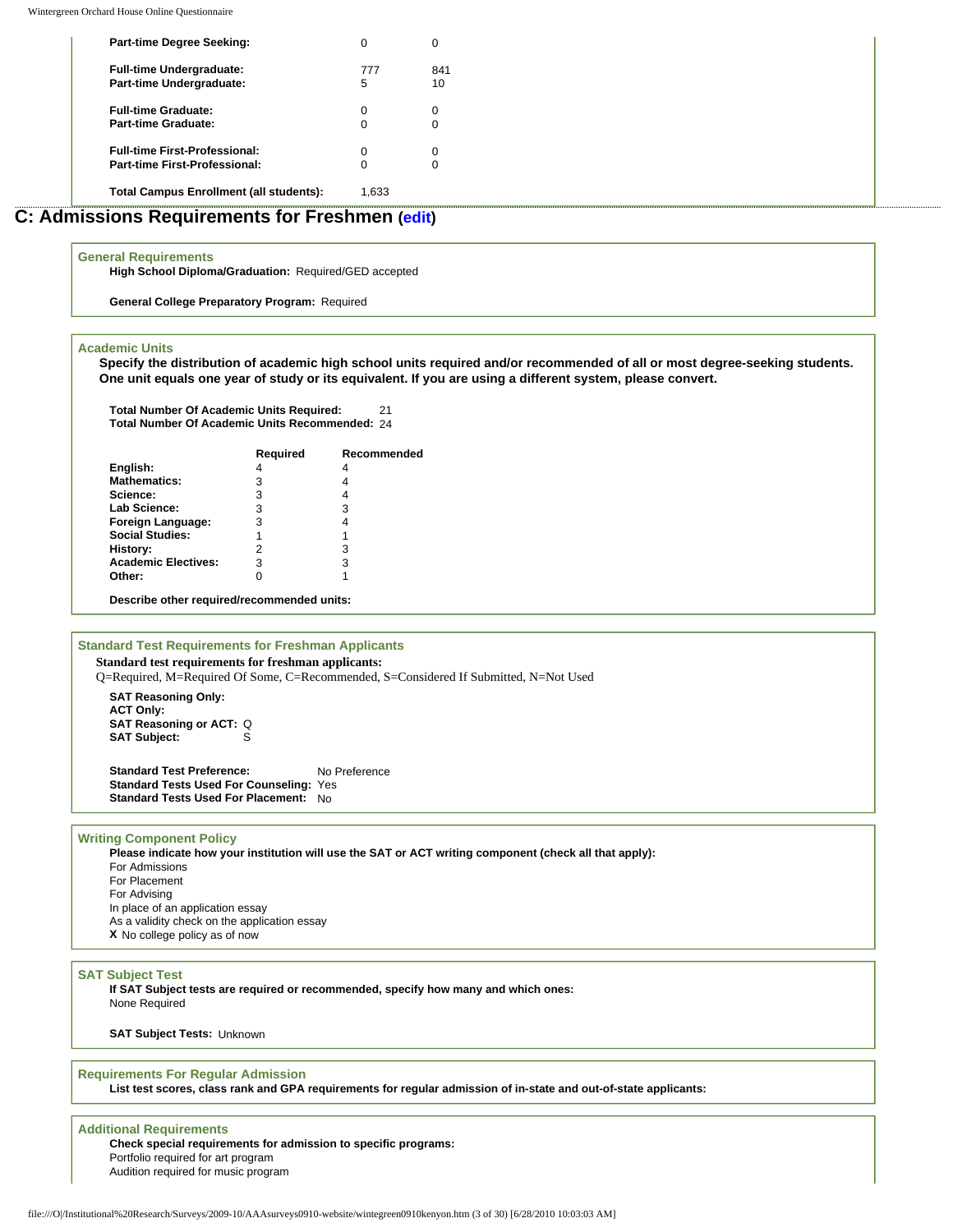Audition required for dance program Audition required for theatre program R.N. required for nursing program

#### **Special Programs**

**Other** 

**Check special programs or policies for applicants who are not normally admissible due to academic deficiencies and/or economic disadvantage: HFOP** EOP **Conditional** 

**Other** 

## **Campus Visit / Interviews**

**Campus Visit:** Recommended

**Admissions Interview:** Recommended **Off-Campus Interview: X** Off-Campus interview arranged with admissions representative **X** Off-Campus interview arranged with alumni representative Off-Campus interviews not available

## **Deferred Admission**

**Admission May Be Deferred:** Yes **Length:**1 **Unit:**year *(Example: semester hours)*

#### **Application Fee**

**Application Fee Required:** Yes<br> **Amount:** \$45.00 **Amount:** \$45.00 **Can It Be Waived For Financial Need?** Yes

**Comment:** *(Example: international/out-of-state/ online fees or waivers)* will be waived if applicant applies on-line

**Application Fee Refundable:** No

## **D: Admissions Policy ([edit](http://survey.wgoh.com/secure/sectionDView.htm))**

## **Academic Criteria**

**Relative importance of each of the following academic factors in your first-time, first-year (freshman) admission decisions:** 1=Very important, 2=Important, 3=Considered, 4=Not Considered

- 1 **Secondary School Record**
- 2 **Class Rank**
- 1 **Recommendations**
- 2 **Standardized test Scores**
- 1 **Essay**
- 

#### **Nonacademic Criteria**

**Relative importance of each of the following nonacademic factors in your first-time, first-year (freshman) admission decisions:**

1=Very important, 2=Important, 3=Considered, 4=Not Considered

- 2 **Interview**
- 2 **Extracurricular Activities**
- 2 **Particular Talent/Ability**
- 1 **Character/Personal Qualities**
- 3 **Alumni/ae Relationship**
- 3 **Geographical Residence**
- 3 **State Residency**
- 4 **Religious Affiliation/Commitment**
- 3 **Minority Affiliation**
- 3 **Volunteer Work**
- 3 **Work Experience**

## **E: Admissions Procedures [\(edit\)](http://survey.wgoh.com/secure/sectionEView.htm)**

**Please modify this section to represent the data for Fall 2009:** 

**Information shown for Fall:** 2009

**Deadlines for Fall Admission SAT/ACT Scores Must Be Received By:** January 15 *(Example: January 15)* **SAT Subject Scores Must Be Received By:** January 15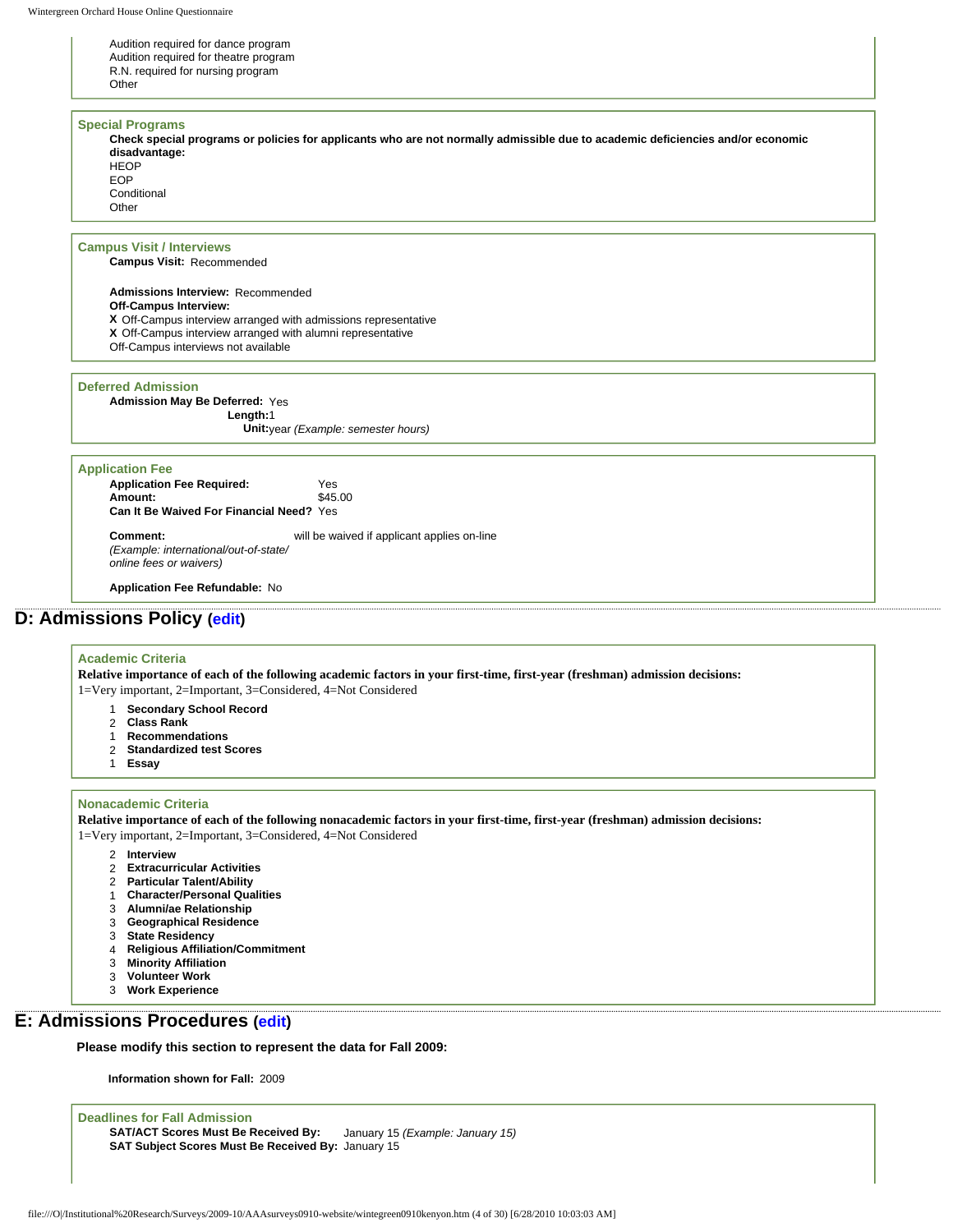#### **Visit For Interview By: January of 12th year.**

**Is there an application deadline for fall term?** Yes

**Priority Filing Date:** January 15 **Final Filing Date:** January 15

#### **Application Forms**

**Common Application Form Accepted:** Yes **If yes, are supplemental forms required?** Yes

**Is your school a member of the Common Application Group?** Yes

#### **Admission Notification**

**Notification of Admission is sent: (Choose only one)** On rolling basis beginning: **X** By date : April 1 **Other** 

#### **Admission Acceptance**

**Applicant must accept offer of admission: (Choose only one) X** By date : May 1 On rolling basis Must reply by May 1 or within the following number of weeks if notified thereafter: Other

#### **Tuition Deposit**

**Tuition Deposit Amount: \$350.00<br><b>Tuition Deposit is:** Nonrefundable **Tuition Deposit is: Refund deadline date: Other Policy:**

#### **Room Deposit**

**Room Deposit Amount: Room Deposit is:** Unknown **Refund deadline date: Other Policy:**

**First-time, first-year students accepted in terms other than fall:** No **Percentage who enter in terms other than fall:** 0.4 %

**Admission process is need-blind:** No

## **F: Special Programs [\(edit\)](http://survey.wgoh.com/secure/sectionFView.htm)**

**Please modify this section to represent the data for Fall 2009:** 

**Information shown for Fall:** 2009

#### **Early Decision Program**

**School has Early Decision program:** Yes

**Number of Early Decision applications submitted for 2009-10 academic year:** 359 **Number of Early Decision applications accepted for 2009-10 academic year:** 211

**Early Decision closing date for fall entry:** January 15

## **Early Action Program**

**School has nonbinding Early Action program:** No

**Early Action closing date for fall entry:**

#### **Early Admission Program**

**School has Concurrent Enrollment/Early Admission Program for high school students:** Yes

## **G: Transfer Applicants [\(edit\)](http://survey.wgoh.com/secure/sectionGView.htm)**

**Please modify this section to represent the data for Fall 2009:** 

**Information shown for Fall:** 2009

**Transfer Applicants**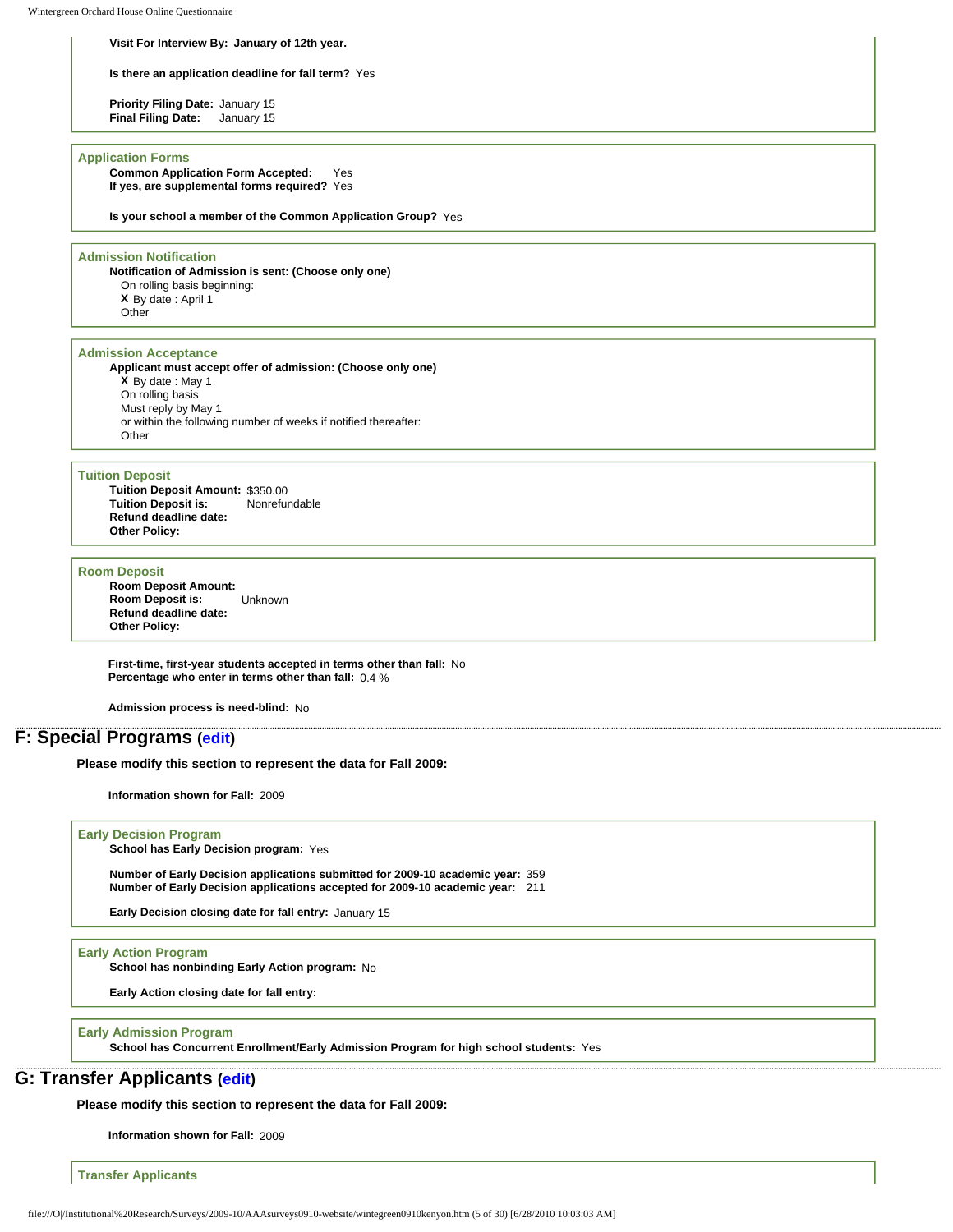## **Transfer Applicants are Accepted:** Yes **Number of Transfer Applicants Received for Fall 2009:** 153 **Number of Transfer Applicants Offered for Fall 2009:** 10

**Number of Transfer Applicants Enrolled for Fall 2009:** 3

**Indicate terms transfers may enroll: X** Fall

**Winter X** Spring **Summer** 

**An applicant must have a minimum number of credits completed to apply as a transfer applicant?** No

**Minimum Number:**

**Units:** *(Example: semester hours)*

### **Transfer Student Requirements/Recommendations Indicate all items required of transfer students for admission:**

1=Required of All, 2=Recommended of All, 3=Recommended of Some, 4=Required of Some, 5=Not Required/Recommended

- 1 **High school transcript**
- 1 **College transcript(s)**
- 1 **Essay or personal statement**
- 2 **Interview**
- 1 **Standardized test scores**
- 1 **Statement of good standing from prior institution(s)**

#### **GPA Requirements**

**Minimum High School GPA required of transfer applicants on 4.0 scale: Minimum College GPA required of transfer applicants on 4.0 scale:** 3.0

#### **Transfer Application Priority Dates**

**Fall:** April 1 **Winter: Spring:** November 15 **Summer:**

**Transfer Application Closing Dates**

**Fall:** April 1 **Winter: Spring:** November 15 **Summer:**

## **Transfer Notification Dates**

**Notification of admission of transfer applicants is sent**

**Fall:** May 15 **Winter: Spring:** December 1 **Summer:**

#### **Transfer Acceptance Dates**

**Transfer students must accept offer of admission by**

**Fall:** June 1 **Winter: Spring:** December 15 **Summer:**

**Lowest course letter grade that may be transferred for credit:** C *(Example: C-)*

### **Maximum Credits Transferred Maximum number of credits that may be transferred for credit:**

**From two-year:** 32 **unit:**semester hours *(Example: semester hours)* **From four-year:** 32 **unit:**semester hours *(Example: semester hours)*

## **Comments:**

## **Minimum Credits Must Complete**

**Minimum number of credits transfers must complete at school:**

**For Associate:**

**unit:***(Example: semester hours)*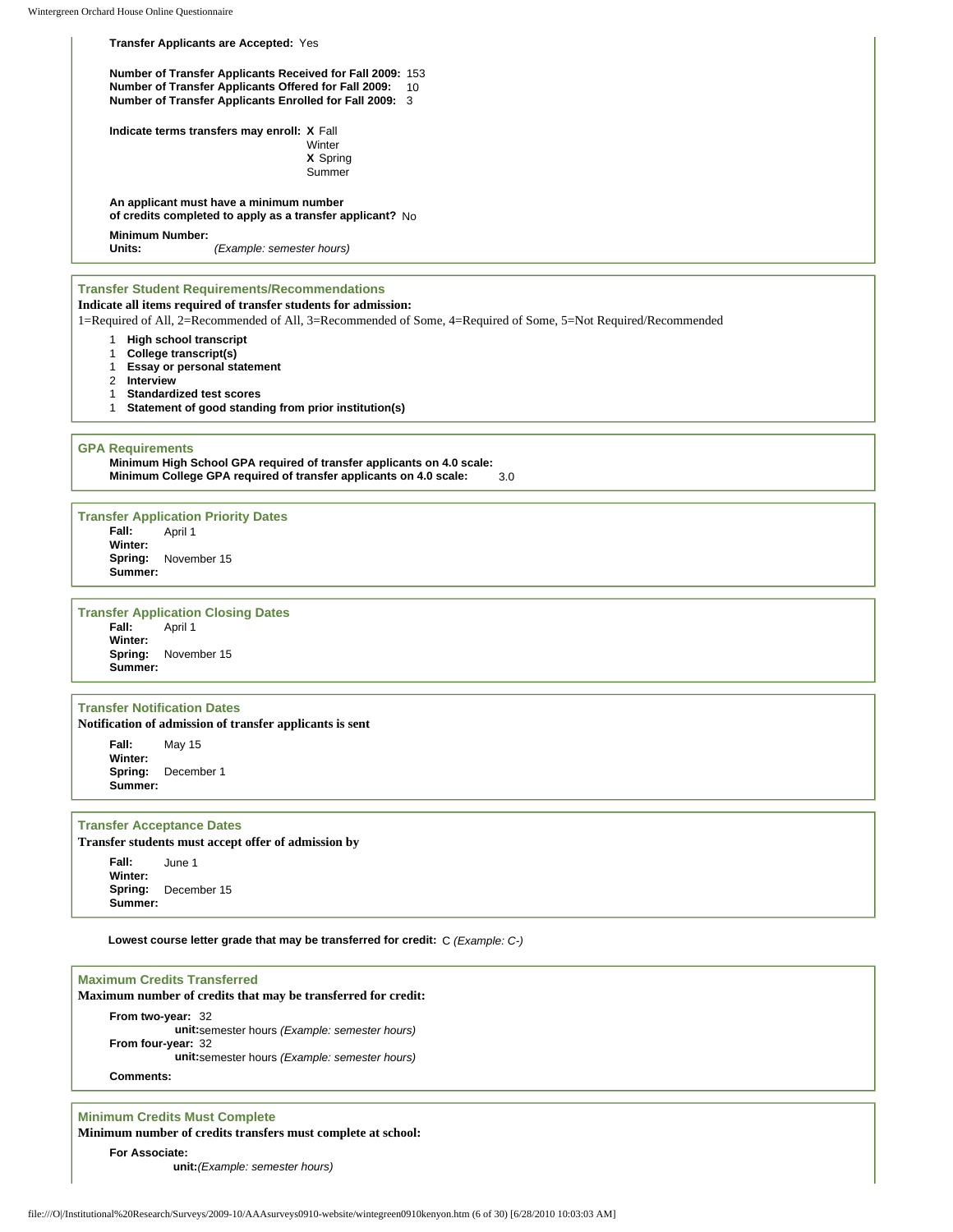**For Bachelor's:**

**unit:***(Example: semester hours)*

**Comments:**

**Percent of all new students who were transfers into all class levels for Fall 2009:** 1.2 %

### **Describe Other/Unique Transfer Policies**

Transfer students must fulfill our two-year residency requirement by completing four full-time semesters while living on campus. Eight units is the equivalent of four semester hours.

## **H: Placement Options ([edit](http://survey.wgoh.com/secure/sectionHView.htm))**

**Please modify this section to represent the data for Fall 2009:** 

#### **CEEB Advanced Placement Test**

**Check options offered for CEEB Advanced Placement test:** Credit and/or placement

**Credit/placement offered for CEEB scores of:** 4 **or better**

**Specify any restrictions of CEEB Advanced Placement options:**  scores of 3 may be considered.

**Other Programs And Options**

**Check option offered for CLEP general exams:** Unknown

**Check option offered for CLEP subject exams:** Unknown

**Check option offered for Regents College Exams (RCE):** Unknown

**Check option offered for home school portfolio:** Unknown

**Check option offered for DANTES exams:** Unknown

**Check option offered for school's own challenge exams:** Placement

**Check option offered for relevant military experience:** Unknown

**Check option offered for relevant life experience:** Unknown

**Check option offered for International Baccalaureate:** Credit and/or placement

**Describe programs other than the above and options available:** 

## **J: Freshman Enrollment [\(edit\)](http://survey.wgoh.com/secure/sectionJView.htm)**

**Please modify this section to represent the data for Fall 2009:** 

**Information shown for Fall:** 2009

**Freshman is defined as first-time, first-year, degree-seeking student. Include early decision, early action, and students who began studies during the summer. Do not include transfer applicants.** 

| <b>Freshmen Enrollment</b><br>Number of completed freshman applications received for Fall 2009: 3.992<br>Number of freshman applicants offered admission for Fall 2009:<br>Number of freshman applicants offered who enrolled for Fall 2009: | 1.538<br>469 |
|----------------------------------------------------------------------------------------------------------------------------------------------------------------------------------------------------------------------------------------------|--------------|
| Size of Freshman Class:<br>469<br>(Include formerly deferred students, freshman transfers,<br>continuing freshmen, as well as those counted in number<br>of freshman applicants offered who enrolled above)                                  |              |
| <b>Percentage of freshmen from public schools:</b> 54 %                                                                                                                                                                                      |              |
| Number of secondary schools represented in the freshman class that began in Fall 2009: 366                                                                                                                                                   |              |
| Percentage of freshmen from out-of-state. Exclude nonresident aliens: 83 %                                                                                                                                                                   |              |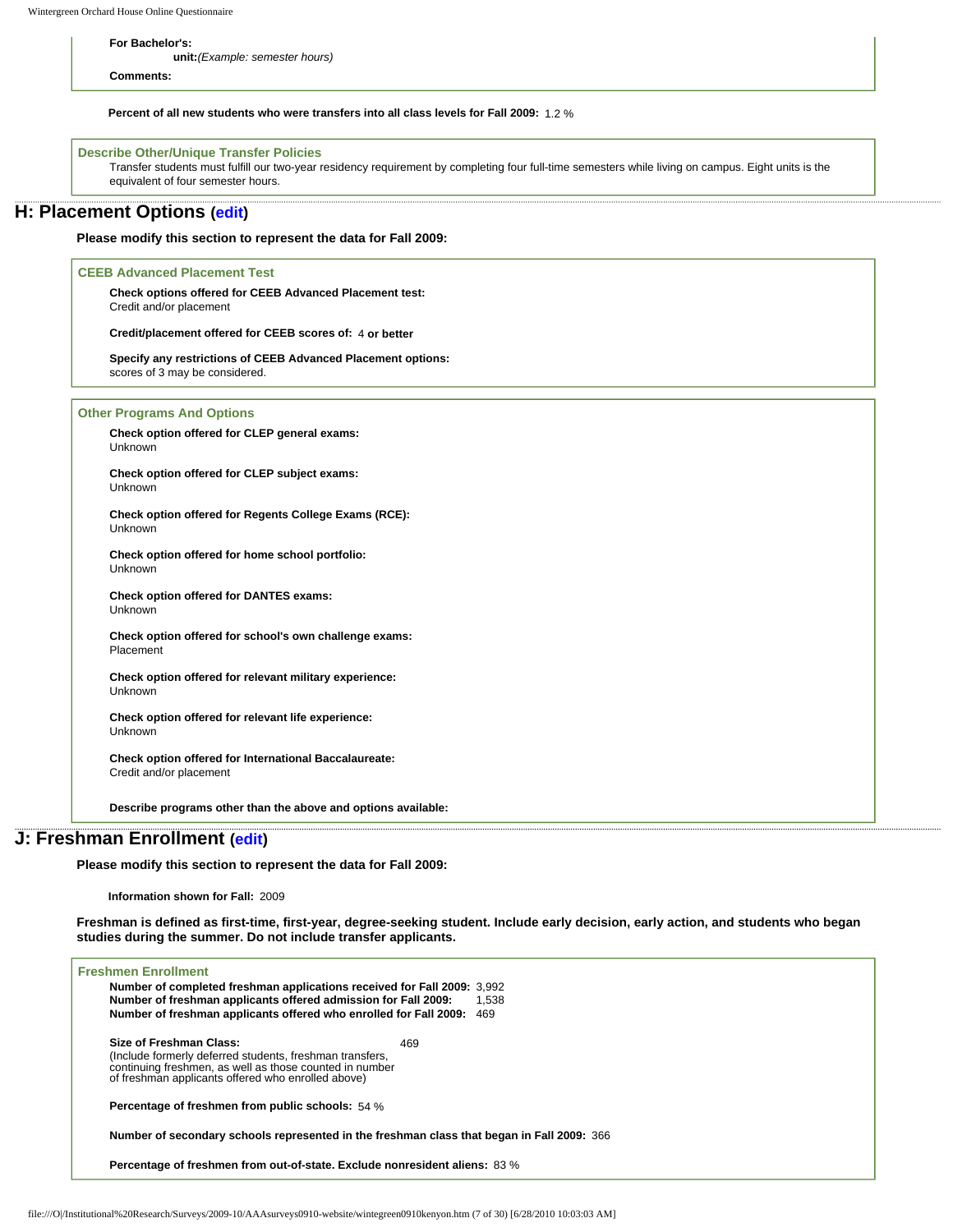| <b>Waiting List</b>                                    |     |
|--------------------------------------------------------|-----|
| School has waiting list policy: Yes                    |     |
| If yes, answer the following questions for Fall 2009:  |     |
| Number of qualified applicants placed on waiting list: | 855 |
| Number accepting a place on waiting list:              | 332 |
| Number of waiting list students enrolled:              | 15  |

## **K: Secondary School Class Rank ([edit](http://survey.wgoh.com/secure/sectionKView.htm))**

**Please modify this section to represent the data for Fall 2009:** 

**Information shown for Fall:** 2009

**Freshman is defined as first-time, first-year degree-seeking student. Report information for those students from whom you collect secondary school class rank information.** 

#### **Class Ranks**

**High school class rank of enrolled freshmen who reported class rank for Fall 2009.**

**Top tenth:** 56 % **Top quarter:** 87 % **Top half:** 99 % **Bottom half:** 1 %

**Bottom quarter:** 0 %

**Percentage of freshmen who submitted class rank:** 28 %

#### **GPA**

**Average high school GPA of current freshman class who submitted high school GPA:** 3.82

**Percentage of freshmen who submitted GPA:** 86 %

**High school GPAs of enrolled freshmen who reported GPA for Fall 2009.**

**Percent who had GPA of 3.75 or higher:** 59 % **Percent who had GPA between 3.50 and 3.74:** 17 % **Percent who had GPA between 3.25 and 3.49:** 14 % **Percent who had GPA between 3.00 and 3.24:** 8 % **Percent who had GPA between 2.50 and 2.99:** 2 % **Percent who had GPA between 2.00 and 2.49:** 0 % **Percent who had GPA between 1.00 and 1.99:** 0 % **Percent who had GPA below 1.00:** 

## **L: Test Scores [\(edit](http://survey.wgoh.com/secure/sectionLView.htm))**

**Please modify this section to represent the data for Fall 2009:** 

**Information shown for Fall:** 2009

**Freshman is defined as first-time, first-year degree-seeking student. Include students who began studies during the summer, international/nonresident alien students, and students admitted under special arrangements. Do not include partial test scores (i. e., mathematics scores but not verbal for a category of students) or combine other standardized test results such as TOEFL.** 

#### **Test Percentages**

|                                   | . Percentage of freshman students enrolled in Fall 2009 who submitted standardized test scores |
|-----------------------------------|------------------------------------------------------------------------------------------------|
| <b>SAT Reasoning:</b> 77%<br>ACT: | 45%                                                                                            |

**If percentages not available, which was taken by the majority of freshman students?** SAT Reasoning

| <b>Score Range</b>       | <b>Critical Reading</b>         | Math  | Writing |                                                                                                                                                 |
|--------------------------|---------------------------------|-------|---------|-------------------------------------------------------------------------------------------------------------------------------------------------|
| 700-800                  | 38 %                            | 25%   | 37%     |                                                                                                                                                 |
| 600-699                  | 50 %                            | 57 %  | 50%     |                                                                                                                                                 |
| 500-599                  | $11\%$                          | 17%   | 12%     |                                                                                                                                                 |
| 400-499                  | 1%                              | 1%    | 1%      |                                                                                                                                                 |
| 300-399                  | $0\%$                           | $0\%$ | $0\%$   |                                                                                                                                                 |
| 200-299                  | $0\%$                           | $0\%$ | $0\%$   |                                                                                                                                                 |
|                          |                                 |       |         | <b>Check Total</b><br>Range of middle 50% (25th-75th percentile) scores of freshman students enrolled in Fall 2009 who submitted SAT Reasoning: |
| <b>Critical Reading:</b> | 630<br>$\overline{\phantom{a}}$ | 730   |         |                                                                                                                                                 |
| Math:                    | 610<br>$\overline{\phantom{a}}$ | 700   |         |                                                                                                                                                 |
| Writing:                 | 630<br>$\overline{\phantom{a}}$ | 720   |         |                                                                                                                                                 |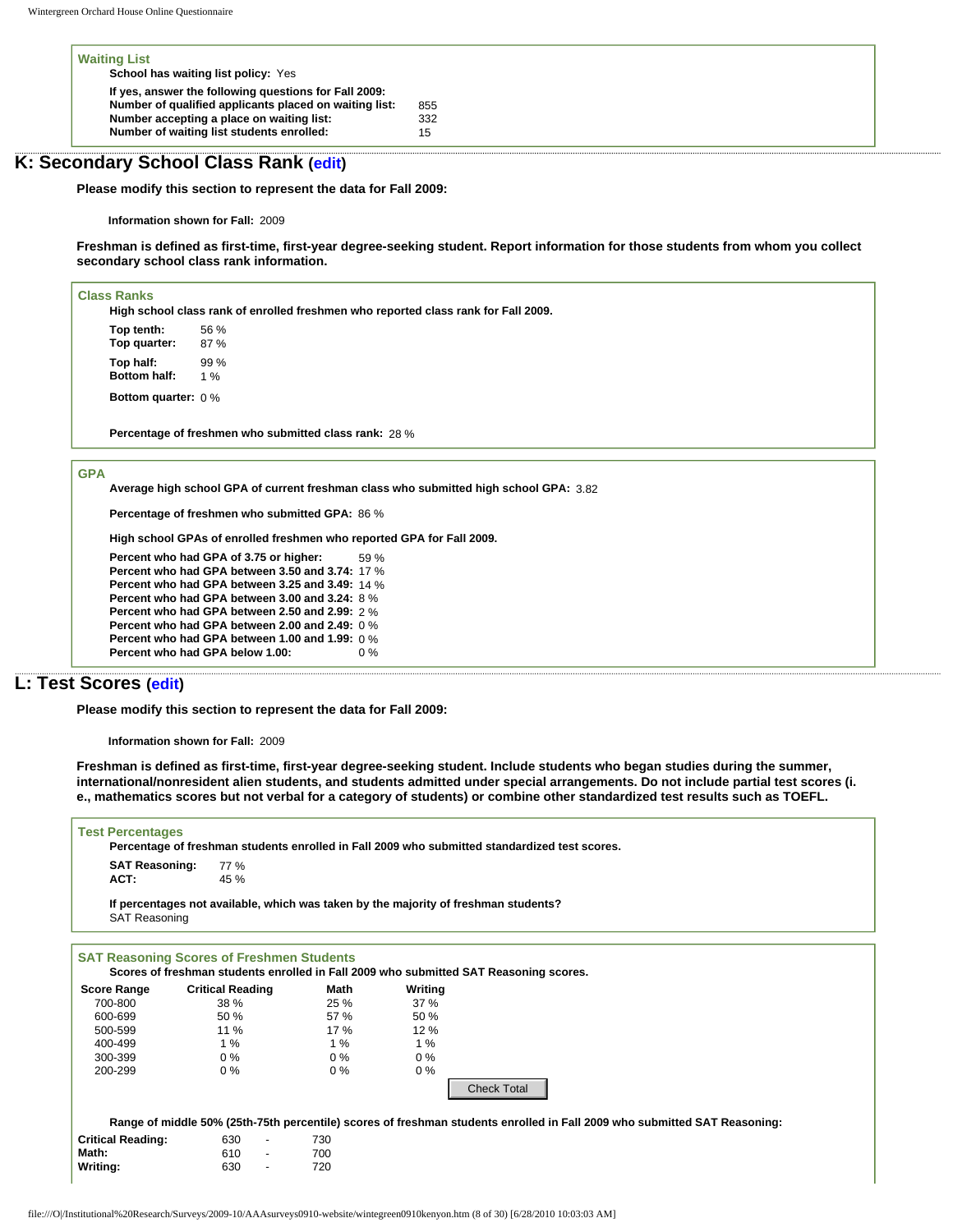| Combined:                              |                               | $\overline{\phantom{a}}$ |                                                                             |  |
|----------------------------------------|-------------------------------|--------------------------|-----------------------------------------------------------------------------|--|
|                                        | <b>Average SAT Reasoning:</b> |                          |                                                                             |  |
| <b>Critical Reading: 678</b>           |                               |                          |                                                                             |  |
| Math:                                  | 653                           |                          |                                                                             |  |
| Writing:                               | 672                           |                          |                                                                             |  |
| Combined:                              |                               |                          |                                                                             |  |
| <b>ACT Scores of Freshmen Students</b> |                               |                          | Scores of freshman students enrolled in Fall 2009 who submitted ACT scores. |  |
| <b>Score Range</b>                     | English                       | <b>Math</b>              | Composite                                                                   |  |
| $30 - 36$                              | 62%                           | 34%                      | 61 %                                                                        |  |
| 24-29                                  | 33%                           | 55 %                     | 35 %                                                                        |  |
| 18-23                                  | 5 %                           | 10 %                     | 4%                                                                          |  |

v

# **M: Student Body Characteristics [\(edit](http://survey.wgoh.com/secure/sectionMView.htm))**

12-17 0 % 1 % 0 % 6-11 0 % 0 % 0 % Below 6 0 % 0 % 0 % 0 %

| <b>Foreign Schools Only</b>                                    |   |
|----------------------------------------------------------------|---|
| Percentage of full-time undergraduates from the U.S:           | % |
| Percentage of full-time undergraduates from your country:      | % |
| Percentage of full-time undergraduates from other countries: % |   |
|                                                                |   |

## **Enrollment by Racial/Ethnic Category**

| Range of middle 50% (25th-75th percentile) scores of freshman students enrolled in Fall 2009 who submitted ACT: |                                                                     |    |                |                                                                                                                                       |                                                                                                                                 |  |
|-----------------------------------------------------------------------------------------------------------------|---------------------------------------------------------------------|----|----------------|---------------------------------------------------------------------------------------------------------------------------------------|---------------------------------------------------------------------------------------------------------------------------------|--|
| English:                                                                                                        | 28                                                                  | 34 |                |                                                                                                                                       |                                                                                                                                 |  |
| Math:                                                                                                           | 26<br>$\blacksquare$                                                | 31 |                |                                                                                                                                       |                                                                                                                                 |  |
| Writing:                                                                                                        |                                                                     |    |                |                                                                                                                                       |                                                                                                                                 |  |
| <b>Composite:</b>                                                                                               | 28<br>$\overline{\phantom{a}}$                                      | 32 |                |                                                                                                                                       |                                                                                                                                 |  |
| Average ACT:                                                                                                    |                                                                     |    |                |                                                                                                                                       |                                                                                                                                 |  |
| English:<br>30                                                                                                  |                                                                     |    |                |                                                                                                                                       |                                                                                                                                 |  |
| Math:<br>28                                                                                                     |                                                                     |    |                |                                                                                                                                       |                                                                                                                                 |  |
| Writing:                                                                                                        |                                                                     |    |                |                                                                                                                                       |                                                                                                                                 |  |
| Composite: 29                                                                                                   |                                                                     |    |                |                                                                                                                                       |                                                                                                                                 |  |
|                                                                                                                 |                                                                     |    |                |                                                                                                                                       |                                                                                                                                 |  |
| : Student Body Characteristics (edit)                                                                           |                                                                     |    |                |                                                                                                                                       |                                                                                                                                 |  |
| Please modify this section to represent the data for Fall 2009:                                                 |                                                                     |    |                |                                                                                                                                       |                                                                                                                                 |  |
|                                                                                                                 | Information shown for Fall: 2009                                    |    |                |                                                                                                                                       |                                                                                                                                 |  |
|                                                                                                                 |                                                                     |    |                | Percentage of full-time undergraduates from out-of-state. Exclude nonresident aliens: 83 %                                            |                                                                                                                                 |  |
|                                                                                                                 |                                                                     |    |                |                                                                                                                                       |                                                                                                                                 |  |
| <b>Foreign Schools Only</b>                                                                                     |                                                                     |    |                |                                                                                                                                       |                                                                                                                                 |  |
|                                                                                                                 | Percentage of full-time undergraduates from the U.S:                |    |                | %                                                                                                                                     |                                                                                                                                 |  |
|                                                                                                                 | Percentage of full-time undergraduates from your country:           |    |                | %                                                                                                                                     |                                                                                                                                 |  |
|                                                                                                                 | Percentage of full-time undergraduates from other countries: %      |    |                |                                                                                                                                       |                                                                                                                                 |  |
|                                                                                                                 |                                                                     |    |                |                                                                                                                                       |                                                                                                                                 |  |
|                                                                                                                 | Average age of full-time, degree-seeking undergraduate students: 20 |    |                |                                                                                                                                       |                                                                                                                                 |  |
|                                                                                                                 |                                                                     |    |                |                                                                                                                                       |                                                                                                                                 |  |
|                                                                                                                 | <b>Breakdowns</b>                                                   |    | First-year     | Please use numbers only, not percentages. Complete third column only if data for first two columns are unavailable.<br>Degree Seeking | Undergraduate                                                                                                                   |  |
|                                                                                                                 |                                                                     |    |                | Undergraduate                                                                                                                         |                                                                                                                                 |  |
|                                                                                                                 | Total international (nonresident aliens):                           |    | 22             | 69                                                                                                                                    |                                                                                                                                 |  |
| <b>Enrollment by Racial/Ethnic Category</b><br><b>Black (non-Hispanic):</b>                                     |                                                                     |    | 17             | 57                                                                                                                                    |                                                                                                                                 |  |
|                                                                                                                 | American Indian or Alaskan Native:                                  |    | $\overline{4}$ | 11                                                                                                                                    |                                                                                                                                 |  |
| Asian or Pacific Islander:                                                                                      |                                                                     |    | 37             | 101                                                                                                                                   |                                                                                                                                 |  |
| Hispanic:                                                                                                       |                                                                     |    | 22             | 55                                                                                                                                    |                                                                                                                                 |  |
| White (non-Hispanic):                                                                                           |                                                                     |    | 364            | 1,276                                                                                                                                 |                                                                                                                                 |  |
|                                                                                                                 | Race/ethnicity unreported/unknown:                                  |    | 3              | 47                                                                                                                                    |                                                                                                                                 |  |
| <b>TOTAL:</b>                                                                                                   |                                                                     |    | 469            | 1,616                                                                                                                                 | $\mathbf 0$                                                                                                                     |  |
|                                                                                                                 |                                                                     |    |                | <b>Calc Totals</b>                                                                                                                    |                                                                                                                                 |  |
|                                                                                                                 |                                                                     |    |                |                                                                                                                                       |                                                                                                                                 |  |
| <b>Class Size</b>                                                                                               |                                                                     |    |                |                                                                                                                                       |                                                                                                                                 |  |
|                                                                                                                 |                                                                     |    |                |                                                                                                                                       | In the table below, please use the definition for Class Section to report information about the size of class sections offered. |  |
| 2-9 Students:                                                                                                   | 74                                                                  |    |                |                                                                                                                                       |                                                                                                                                 |  |
|                                                                                                                 | 10-19 Students: 215                                                 |    |                |                                                                                                                                       |                                                                                                                                 |  |
| 20-29 Students:                                                                                                 | 88                                                                  |    |                |                                                                                                                                       |                                                                                                                                 |  |
| <b>30-39 Students:</b>                                                                                          | 24                                                                  |    |                |                                                                                                                                       |                                                                                                                                 |  |
| 40-49 Students:                                                                                                 | $\overline{7}$                                                      |    |                |                                                                                                                                       |                                                                                                                                 |  |
| 50-99 Students:                                                                                                 | 6                                                                   |    |                |                                                                                                                                       |                                                                                                                                 |  |
| 100+ Students:                                                                                                  | $\mathbf{1}$                                                        |    |                |                                                                                                                                       |                                                                                                                                 |  |
| <b>Total Classes:</b>                                                                                           | 415                                                                 |    |                |                                                                                                                                       |                                                                                                                                 |  |
|                                                                                                                 |                                                                     |    |                |                                                                                                                                       |                                                                                                                                 |  |

## **Class Size**

| 2-9 Students:         | 74  |
|-----------------------|-----|
| 10-19 Students:       | 215 |
| 20-29 Students:       | 88  |
| 30-39 Students:       | 24  |
| 40-49 Students:       | 7   |
| 50-99 Students:       | 6   |
| 100+ Students:        | 1   |
| <b>Total Classes:</b> | 415 |
|                       |     |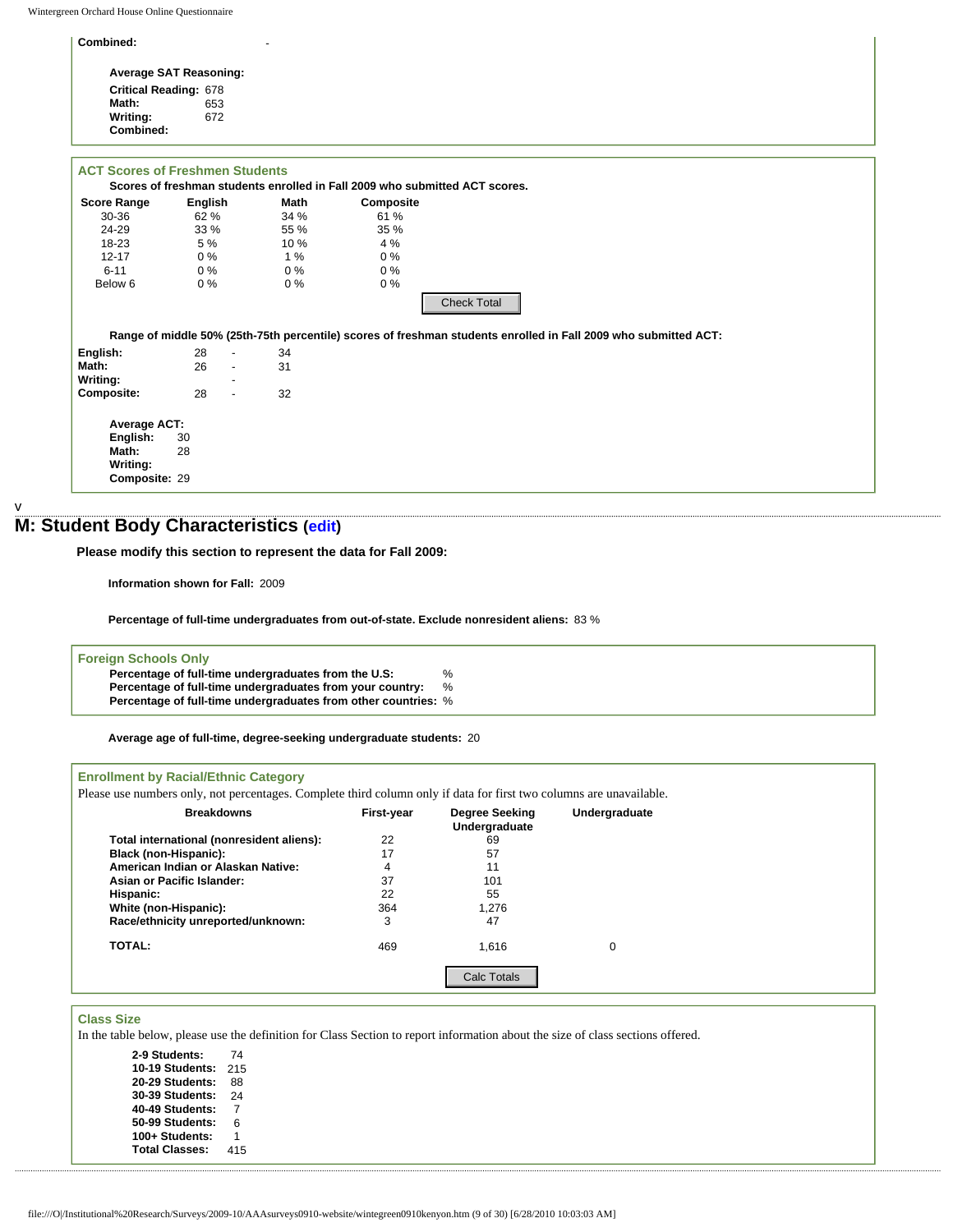## **N: Programs/Services for Learning Disabled Students ([edit\)](http://survey.wgoh.com/secure/sectionNView.htm)**

**Please modify this section to represent the data for Fall 2009:** 

**Information shown for Fall:** 2009

**According to the National Joint Committee on Learning Disabilities, learning disabilities is a "general term that refers to a heterogenous group of disorders manifested by significant difficulties in the acquisition and use of listening, speaking, reading, writing, reasoning, or mathematical abilities." A learning disability is presumably due to central nervous system dysfunction, and is not primarily due to other handicapping conditions, environmental, or cultural influences. It is not a form of metal retardation, or an emotional disorder.** 

#### **LD Program**

**According to the above definition, institution accepts learning disabled (LD) students:** Yes

**Check one:** Support services but no program

**If specific program, list program name:** Office of Disability Services *(Example: Learning Disabled Student Center)*

#### **LD Program Limitations**

**LD program limited to specific number:** No **If yes, specify number:**0

**LD program limited to specific percentage:** No **If yes, specify percent:**%

#### **LD Program Applications**

**Figures should specifically reflect LD program applications, not general admissions applications from LD students.** 

**Number of completed self-identified LD applications received for the 2009-10 academic year:** 55 **Number of self-identified LD applicants offered admission for the 2009-10 academic year:** 25 **Number of self-identified LD applicants offered admission who enrolled for the 2009-10 academic year:** 11

**Total number of undergraduate students in LD program or receiving services for the 2009-10 academic year:** 108

## **LD Program Requirements**

**Requirements same for LD students:** Yes **-OR-Check all that apply:** Critical Reading Verbal: Math: Combined: ACT English: Math: Composite: **X** Diagnostic tests Required Child Study Team report required if student is classified **Other Personal interview:** Recommended **Essay required:** Yes **If yes, may it be typed?** Yes **Untimed standardized tests accepted:** Yes **GED certification accepted:** No **Minimum class rank accepted: Minimum letter grade average accepted:**

**Specify any admissions requirements for LD students that may be waived on individual basis:** 

#### **LD Student Services**

**Check services available to all LD students** Remedial math Remedial English Remedial reading Other special classes Diagnostic testing **X** Note taking Oral tests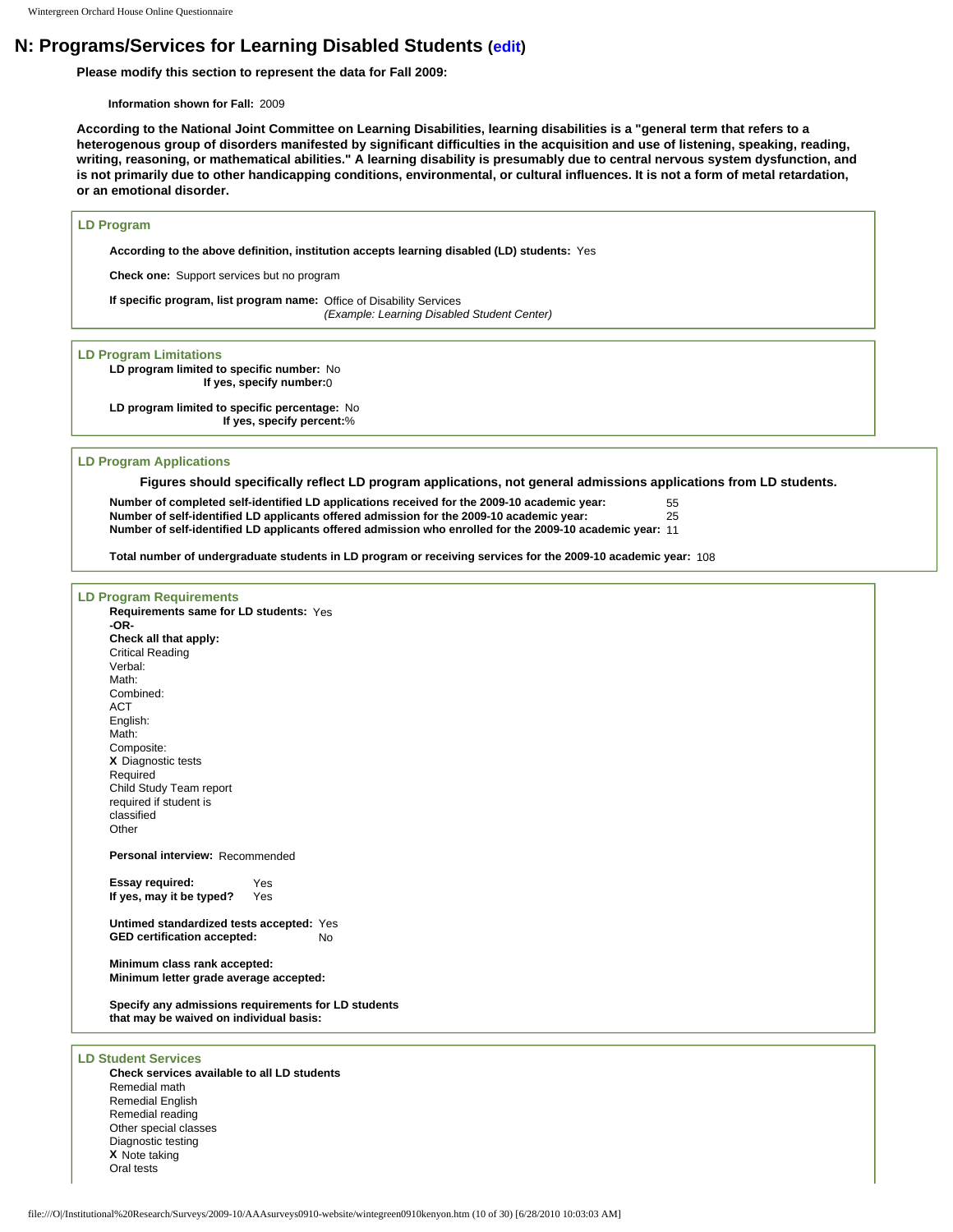**X** Readers

| <b>X</b> Tutors                                                                                        |
|--------------------------------------------------------------------------------------------------------|
| X Other testing accommodations                                                                         |
| X Reading machines                                                                                     |
| X Tape recorders                                                                                       |
| Videotaped classes                                                                                     |
| Untimed tests                                                                                          |
| Special bookstore                                                                                      |
| Learning center                                                                                        |
| X Extended time for tests                                                                              |
| X Early syllabus                                                                                       |
| X Exam on tape or computer                                                                             |
| Substitution of courses                                                                                |
| Take home exam                                                                                         |
| <b>X</b> Texts on tape                                                                                 |
| X Typist/Scribe                                                                                        |
| X Priority registration                                                                                |
| X Priority seating                                                                                     |
| Waiver of foreign language degree requirement                                                          |
| Proofreading services                                                                                  |
| Waiver of math degree requirement<br>X Other                                                           |
|                                                                                                        |
| Assistive Technology, Alphasmarts, equipment loan, computer-based testing, distraction-limited testing |
| Learning disabled students are tutored: Individually and in small groups                               |
| Credit toward degree is given for remedial courses: No                                                 |
| Term that best describes LD program/services:<br>Partial                                               |
| Lighter course load for LD students: No                                                                |

**Additional time to complete degree:** No

**Are there any additional costs for LD program/services?** No

**Extra cost:**0 **per:**

#### **Staff Persons**

**Number of staff persons available to work with LD students: Full-time:** 1 **Part-time:**

#### **Key Staff Person**

**Name:** Erin Farrell Salva **Title:** Coordinator of Disability Services

#### **LD Program Contact**

**Name:** Erin Farrell Salva **Title:** Coordinator of Disability Services **Phone:** 740 427-5453 **E-mail:** salvae@kenyon.edu

#### **Comments**

**Please comment on any areas not covered above that would describe your** 

**LD program or its requirements:** 

LD students are not required to self-identify during the admissions process. Tutoring (which is available to all students, not just LD students) sometimes involves an extra cost. The hourly rate for peer tutoring runs from \$8 to \$10, while professional-tutoring charges average \$25-\$30.

#### **Additional LD Program Information**

**Are LD program services available to students who have**  Yes **not self-identified during the application process?**

**Application closing deadline for LD program:** 1/15 *(Example: January 15)*

**Do students complete a separate application for admissions?** No

**Are students simultaneously accepted to the institution and the LD program?** Yes

**Does a member of the LD program sit on the admissions committee?** No

**Are high school math waivers accepted?** No

**Are high school foreign language waivers accepted?** No

**Is documentation of a neuropsychological or comprehensive psycho-educational evaluation required for admission to the program?:** Yes

## **Select all required tests:**

**X** Nelson-Denny Reading Test

SATA (Scholastic Abilities Test for Adults)

**X** Wechsler Adult Intelligence Scale, 4th edition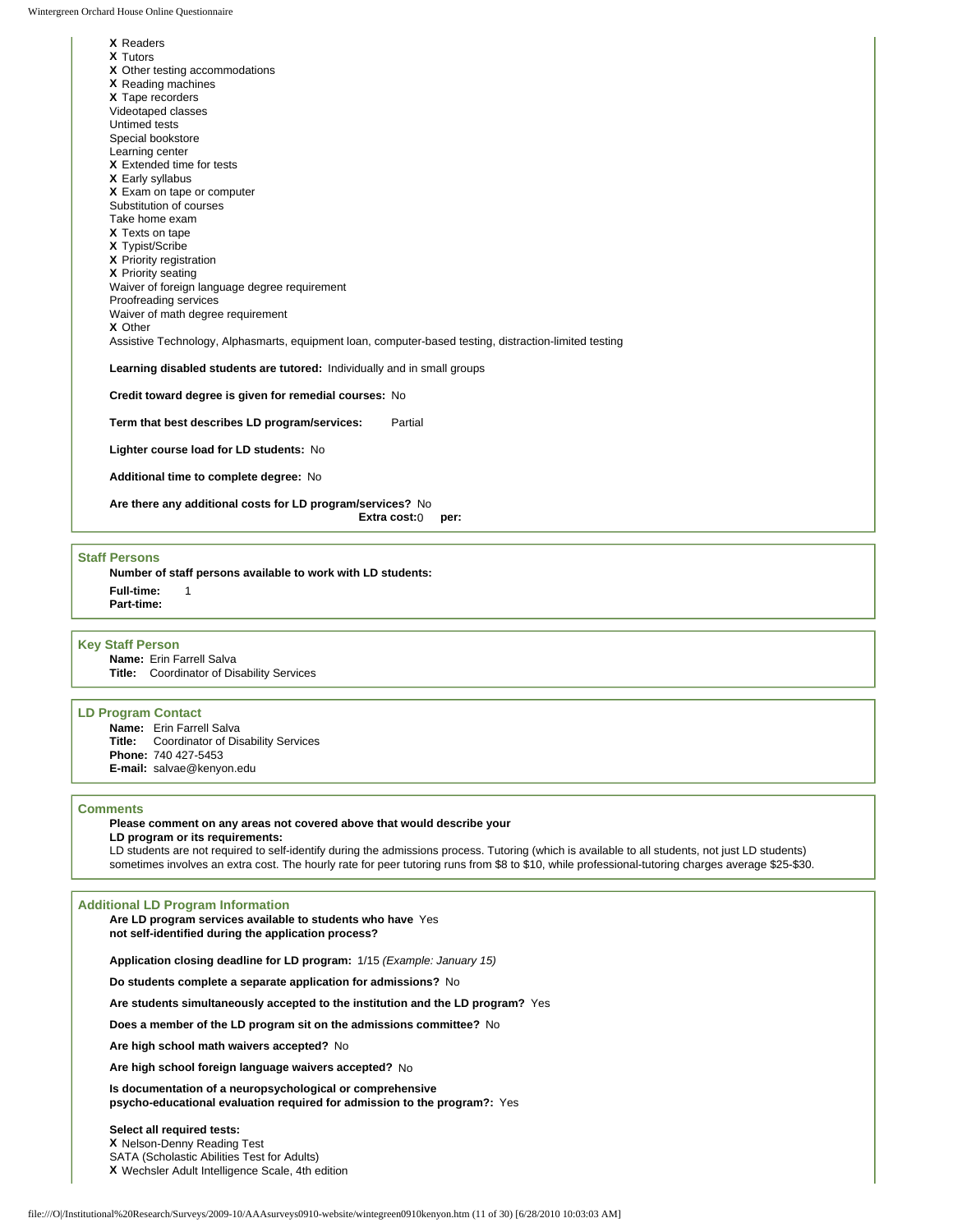| LD Services Available For:<br>X Freshmen |                                                   |                                                                        |                                                                                                                                                                                                                                                                                                                                                                                                                                    |                                                                                                                                                     |
|------------------------------------------|---------------------------------------------------|------------------------------------------------------------------------|------------------------------------------------------------------------------------------------------------------------------------------------------------------------------------------------------------------------------------------------------------------------------------------------------------------------------------------------------------------------------------------------------------------------------------|-----------------------------------------------------------------------------------------------------------------------------------------------------|
|                                          |                                                   |                                                                        |                                                                                                                                                                                                                                                                                                                                                                                                                                    |                                                                                                                                                     |
|                                          |                                                   |                                                                        |                                                                                                                                                                                                                                                                                                                                                                                                                                    |                                                                                                                                                     |
| X Sophomores                             |                                                   |                                                                        |                                                                                                                                                                                                                                                                                                                                                                                                                                    |                                                                                                                                                     |
|                                          |                                                   |                                                                        |                                                                                                                                                                                                                                                                                                                                                                                                                                    |                                                                                                                                                     |
|                                          |                                                   |                                                                        |                                                                                                                                                                                                                                                                                                                                                                                                                                    |                                                                                                                                                     |
|                                          |                                                   |                                                                        |                                                                                                                                                                                                                                                                                                                                                                                                                                    |                                                                                                                                                     |
| X Academic                               |                                                   |                                                                        |                                                                                                                                                                                                                                                                                                                                                                                                                                    |                                                                                                                                                     |
| X Psychological                          |                                                   |                                                                        |                                                                                                                                                                                                                                                                                                                                                                                                                                    |                                                                                                                                                     |
| X Student Support Groups                 |                                                   |                                                                        |                                                                                                                                                                                                                                                                                                                                                                                                                                    |                                                                                                                                                     |
| <b>X</b> Vocational                      |                                                   |                                                                        |                                                                                                                                                                                                                                                                                                                                                                                                                                    |                                                                                                                                                     |
|                                          |                                                   |                                                                        | times per month<br>3 times per month                                                                                                                                                                                                                                                                                                                                                                                               |                                                                                                                                                     |
| If yes, how often?                       |                                                   |                                                                        |                                                                                                                                                                                                                                                                                                                                                                                                                                    |                                                                                                                                                     |
|                                          |                                                   |                                                                        |                                                                                                                                                                                                                                                                                                                                                                                                                                    |                                                                                                                                                     |
|                                          |                                                   |                                                                        |                                                                                                                                                                                                                                                                                                                                                                                                                                    |                                                                                                                                                     |
|                                          | x                                                 |                                                                        |                                                                                                                                                                                                                                                                                                                                                                                                                                    |                                                                                                                                                     |
| <b>Organizational Skills</b>             | X                                                 |                                                                        |                                                                                                                                                                                                                                                                                                                                                                                                                                    |                                                                                                                                                     |
|                                          | X                                                 |                                                                        |                                                                                                                                                                                                                                                                                                                                                                                                                                    |                                                                                                                                                     |
| <b>Content Area</b>                      |                                                   |                                                                        |                                                                                                                                                                                                                                                                                                                                                                                                                                    |                                                                                                                                                     |
| <b>Writing Labs</b>                      |                                                   | X                                                                      |                                                                                                                                                                                                                                                                                                                                                                                                                                    |                                                                                                                                                     |
|                                          |                                                   | X                                                                      |                                                                                                                                                                                                                                                                                                                                                                                                                                    |                                                                                                                                                     |
| <b>Study Skills</b>                      | x                                                 |                                                                        |                                                                                                                                                                                                                                                                                                                                                                                                                                    |                                                                                                                                                     |
|                                          |                                                   |                                                                        |                                                                                                                                                                                                                                                                                                                                                                                                                                    |                                                                                                                                                     |
|                                          |                                                   |                                                                        | 32                                                                                                                                                                                                                                                                                                                                                                                                                                 |                                                                                                                                                     |
|                                          |                                                   | Are single rooms available to students with specific disabilities? Yes |                                                                                                                                                                                                                                                                                                                                                                                                                                    |                                                                                                                                                     |
|                                          |                                                   |                                                                        |                                                                                                                                                                                                                                                                                                                                                                                                                                    |                                                                                                                                                     |
| If yes, is a medical note required?      |                                                   | Yes                                                                    |                                                                                                                                                                                                                                                                                                                                                                                                                                    |                                                                                                                                                     |
|                                          | <b>Check Tutorial Options:</b><br>Time Management | Is individual tutoring available? Yes<br>Weekly<br><b>Individual</b>   | Counseling services that are offered to LD Students:<br>times per academic year<br>times per academic year<br>times per academic year<br>times per academic year<br>If yes, how often does the advisor/advocate meet with faculty?<br>If yes, how often does the advisor/advocate meet with student?<br>What is the average size of tutoring groups? 4<br>Group<br>Total number of peer tutors available to work with LD students: | Is there an advisor/advocate from the LD program available to student? Yes<br>Total number of graduate students available to work with LD students: |

**URL for LD Program Unit:** http://www.kenyon.edu/x24732.xml

# **O: International Applicant Information [\(edit](http://survey.wgoh.com/secure/sectionOView.htm))**

**Please modify this section to represent the data for Fall 2009:** 

**Information shown for Fall:** 2009

| <b>Test Requirements for International Applicants</b><br>Indicate test requirements for undergraduate international applicants whose native language is not English, and specify the minimum score that<br>is acceptable for each.<br>Q=Required, M=Required Of Some, C=Recommended, S=Considered If Submitted, N=Not Used |                                                             |  |  |  |  |
|----------------------------------------------------------------------------------------------------------------------------------------------------------------------------------------------------------------------------------------------------------------------------------------------------------------------------|-------------------------------------------------------------|--|--|--|--|
| <b>TOEFL only</b><br>Michigan only<br><b>TOEFL or Michigan</b>                                                                                                                                                                                                                                                             | Q                                                           |  |  |  |  |
| Preference:                                                                                                                                                                                                                                                                                                                | <b>TOEFL</b>                                                |  |  |  |  |
| <b>Minimum TOEFL score:</b><br><b>Minimum Michigan Test score:</b>                                                                                                                                                                                                                                                         | Paper:600<br>Computer:100                                   |  |  |  |  |
| <b>SAT Reasoning or ACT</b><br><b>SAT Subject</b>                                                                                                                                                                                                                                                                          | Q                                                           |  |  |  |  |
| Preference:                                                                                                                                                                                                                                                                                                                | No Preference                                               |  |  |  |  |
| Minimum SAT Reasoning:                                                                                                                                                                                                                                                                                                     | <b>Critical Reading:600</b><br><b>Math:600</b><br>Combined: |  |  |  |  |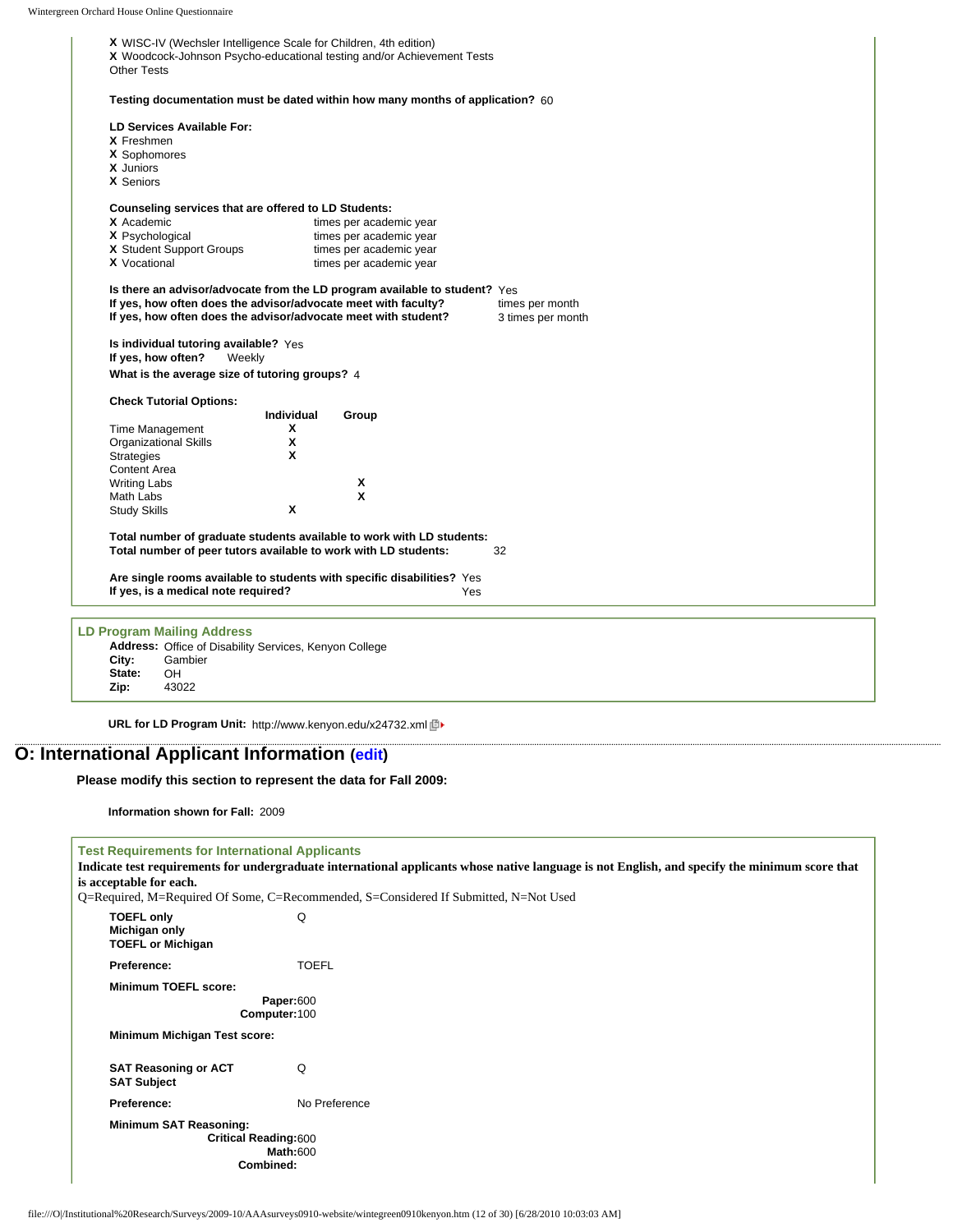Wintergr

| Writing:                                                                                                                                                                                                                                                                                                                          |                        |
|-----------------------------------------------------------------------------------------------------------------------------------------------------------------------------------------------------------------------------------------------------------------------------------------------------------------------------------|------------------------|
| Minimum ACT:                                                                                                                                                                                                                                                                                                                      |                        |
| English:<br>Math:                                                                                                                                                                                                                                                                                                                 |                        |
| Composite:28<br>Writing:                                                                                                                                                                                                                                                                                                          |                        |
| Minimum SAT Subject:                                                                                                                                                                                                                                                                                                              |                        |
|                                                                                                                                                                                                                                                                                                                                   |                        |
| If SAT Reasoning/ACT/SAT Subject required, check correct statement:<br>SAT Reasoning/ACT/SAT Subject may replace TOEFL/Michigan Test                                                                                                                                                                                              |                        |
| <b>Aid Available for International Applicants</b><br>Does school offer college-administered need-based or non-need-based aid<br>to degree-seeking international nonresident aliens?                                                                                                                                               | Yes                    |
| If yes, number of degree-seeking nonresident aliens who received<br>need-based or non-need-based aid in 2009-10 academic year:                                                                                                                                                                                                    | 71                     |
| Total amount from all sources to degree-seeking nonresident aliens: \$2,513,453.00                                                                                                                                                                                                                                                |                        |
| <b>Required Forms for International Applicants</b><br>Check all financial aid forms degree-seeking, nonresident alien, first-year financial aid<br>applicants must submit and indicate the appropriate deadline for each form:<br>Institution's own financial aid form<br><b>Priority Date:</b><br>Closing Date:<br>rolling basis |                        |
| <b>CSS/Financial Aid PROFILE</b><br><b>Priority Date:</b><br>Closing Date:<br>rolling basis                                                                                                                                                                                                                                       |                        |
| X Foreign Student's Financial Aid Application<br><b>Priority Date:</b><br>Closing Date: February 15<br>rolling basis                                                                                                                                                                                                              |                        |
| X Foreign Student's Certification of Finances<br><b>Priority Date:</b><br>Closing Date: February 15<br>rolling basis                                                                                                                                                                                                              |                        |
| Other<br>Please Specify:<br><b>Priority Date:</b><br>Closing Date:<br>rolling basis                                                                                                                                                                                                                                               |                        |
| <b>Application Requirements for International Applicants</b><br>Advanced deposit required (in addition to<br>tuition/room deposits required of all students): Yes                                                                                                                                                                 |                        |
| Preapplication form required:<br>Separate application form required:                                                                                                                                                                                                                                                              | <b>No</b><br><b>No</b> |
| <b>Application Closing Dates for International Applicants</b><br>Fall:<br>January 15<br>Winter:<br>Spring:                                                                                                                                                                                                                        |                        |

**by degree-seeking undergraduate nonresident aliens for Fall 2009:** 42

**List up to six foreign countries most often represented:**

**1)** China

**2)** Bulgaria

- **3)** Germany
- **4)** Hong Kong
- **5)** Japan

**6)** Mexico, Zimbabwe, United Kingdom

**Special Services for International Applicants**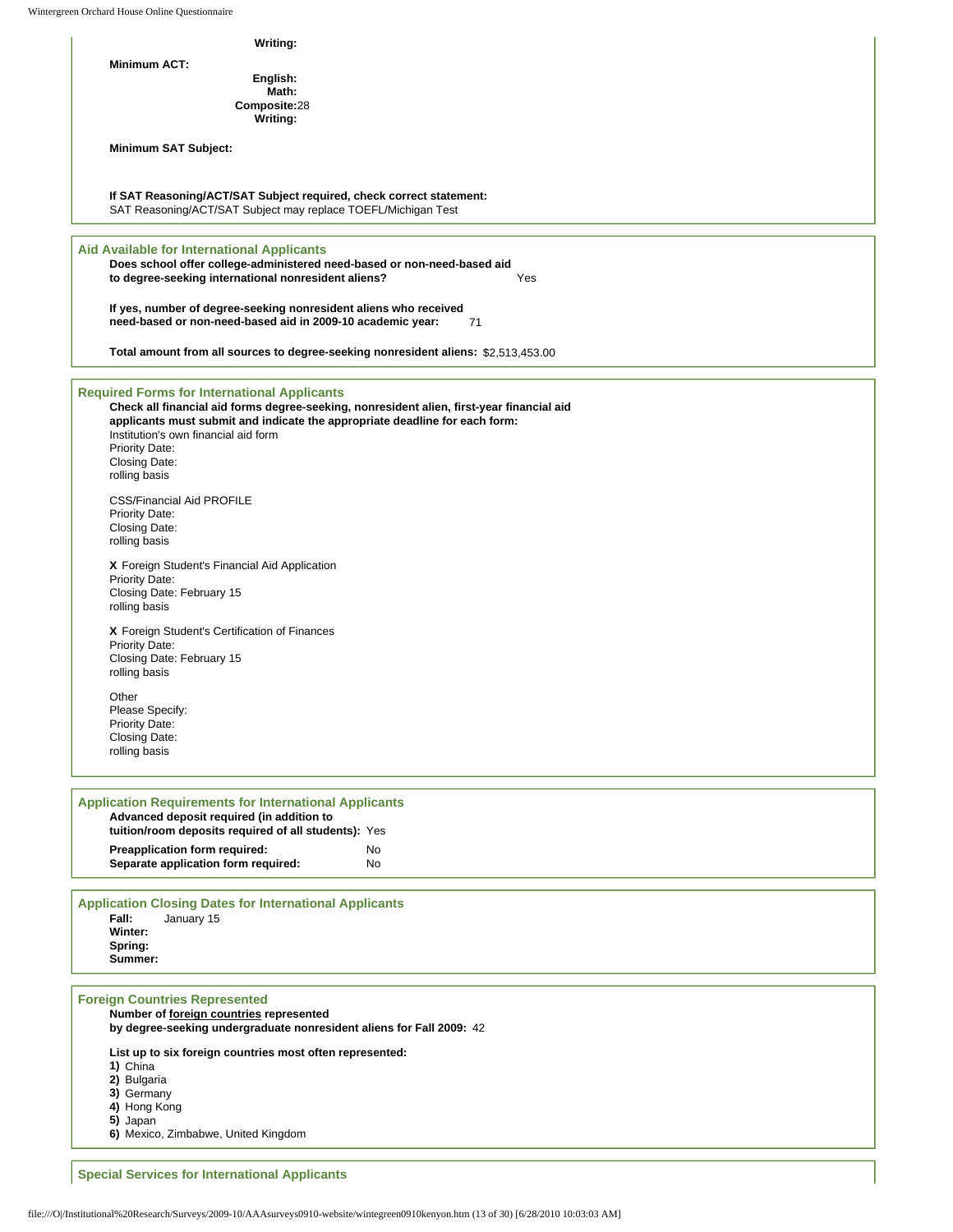**Check special services offered for international applicants:** English lab **X** Special counselors/advisors **X** Host family program International student center ESL program/classes **X** Special orientation **Other** 

## **International Admissions Contact Name:** Marne Ausec **Title:** Director of International Education

**Phone:** 740 427-5637 **E-mail:** ausecm@kenyon.edu

# **P: Tuition and Expenses [\(edit\)](http://survey.wgoh.com/secure/sectionPView.htm)**

**Please modify this section to represent the data for 2010-11 academic year:** 

**When will current tuition figures be available?** 02/10/10

**Information shown for academic year beginning Fall:** 2009

#### **2010-11 undergraduate tuition, per academic year**

### **Tuition**

**In-state tuition:** \$39,420.00 **Out-of-state tuition:** \$39,420.00

### **Check any**

**X** Comprehensive tuition/room/board/fees \$50,400.00 In-state tuition based on per credit hour, hrs/yr Out-of-state tuition based on per credit hour, hrs/yr No tuition for state residents School has no tuition Other tuition

### **Additional Expenses**

**Additional required fees:**

**Estimate for books and supplies:** \$1,800.00

**Estimate for other academic expenses:** \$1,080.00 **Nature of expenses** *(ie. personal, transportation)* travel expenses

#### **On-campus Housing, per Academic Year**

| Room:                           | \$4.280.00 |  |
|---------------------------------|------------|--|
| Board:                          | \$5.220.00 |  |
| <b>Combined Room and Board:</b> | \$9,500.00 |  |

## **Tuition/Expense Comments**

**Tuition is estimated:** No

## **Check any**

Tuition includes fees Tuition figures are Canadian No meal plan offered Room and board figures are estimates Tuition and fees vary by year of study Other

## **Q: Financial Aid ([edit\)](http://survey.wgoh.com/secure/sectionQView.htm)**

**Please modify this section to represent the data for 2009-10 academic year:** 

**When will current financial aid figures be available?** 10/15/10

**Information shown for academic year beginning Fall:** 2009

**Financial aid available to mainland U.S. undergraduates:** Yes

**Which needs-analysis methodology does your institution use in awarding institutional aid:** Both FM and IM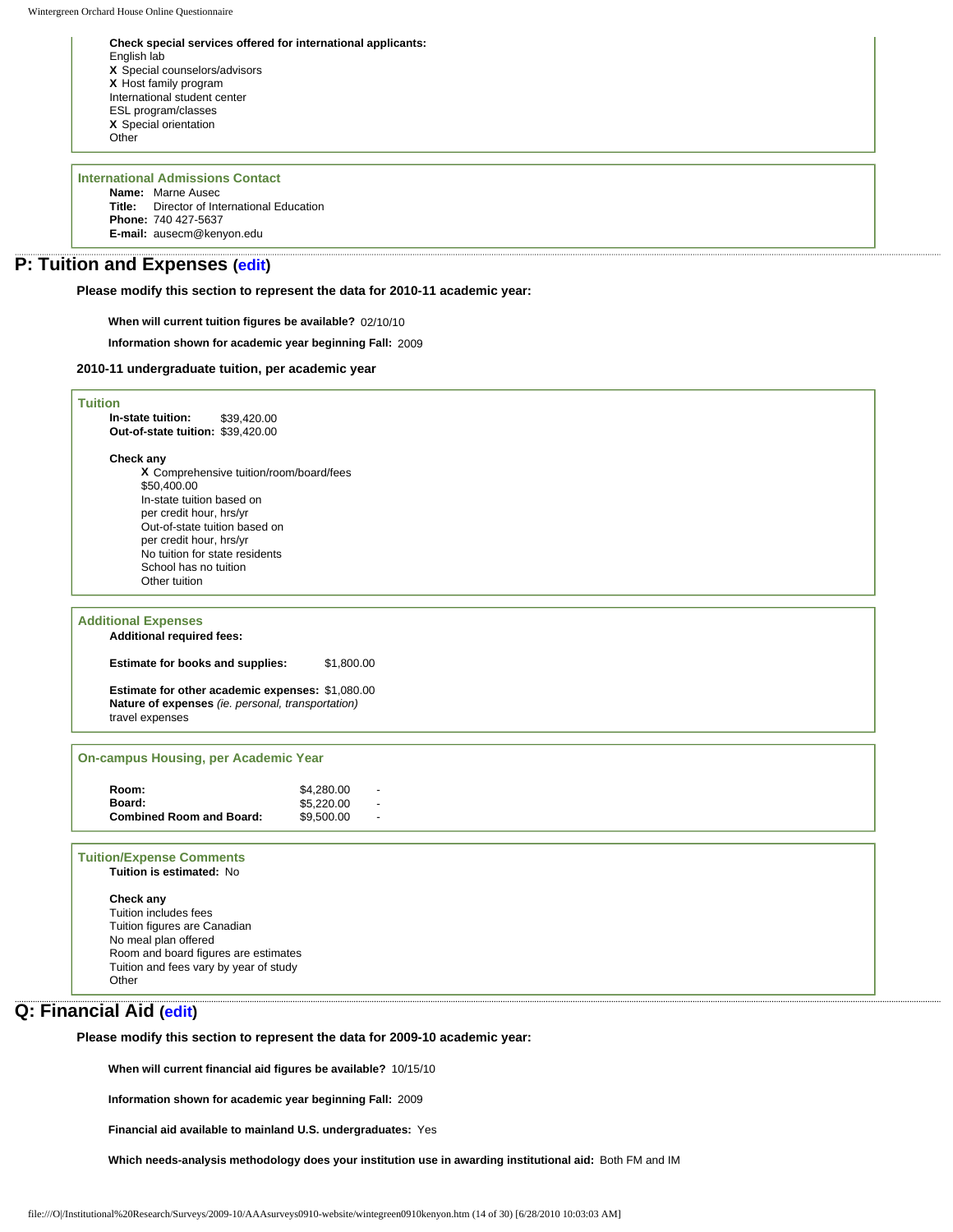## **Required Forms Check all financial aid forms domestic first-year financial aid applicants must submit and indicate the appropriate deadline for each form for the 2010-11 academic year: X** FAFSA Priority Date: February 15 *(Example: January 15)* Closing Date: February 15 rolling Institution's own financial aid form Priority Date: *(Example: January 15)* Closing Date: rolling **X** CSS/Financial Aid PROFILE Priority Date: *(Example: January 15)* Closing Date: February 15 rolling State aid form Priority Date: *(Example: January 15)* Closing Date: rolling **X** Noncustodial (Divorced/Separated) Parent's Statement Priority Date: *(Example: January 15)* Closing Date: February 15 rolling Business/Farm Supplement Priority Date: *(Example: January 15)* Closing Date: rolling

## **X** Other

Please Specify: tax forms Priority Date: *(Example: January 15)* Closing Date: February 15 rolling

#### **Financial Aid Notification**

## (Choose only one)

- **Notification of awards is on rolling basis**
- **X** Notification begins

### **Financial Aid**

**Modify data for students receiving aid for the academic year beginning Fall 2009. Note: Students may be counted in more than one row, and full-time first-year students should also be counted as full-time undergraduates.** 

|    |                                                                                                                                                                                                                                                                                                   | <b>First-time</b><br>full-time<br>freshmen | <b>Full-time</b><br>undergrad | Part-time<br>undergrad |
|----|---------------------------------------------------------------------------------------------------------------------------------------------------------------------------------------------------------------------------------------------------------------------------------------------------|--------------------------------------------|-------------------------------|------------------------|
|    | a) Number of degree-seeking undergraduate<br>students.                                                                                                                                                                                                                                            | 470                                        | 1,777                         | $\Omega$               |
|    | b) Number of students in line a) who applied for<br>need-based financial aid.                                                                                                                                                                                                                     | 281                                        | 892                           | $\Omega$               |
| C) | Number of students in line b) who were<br>determined to have financial need.                                                                                                                                                                                                                      | 212                                        | 749                           | $\mathbf 0$            |
| d) | Number of students in line c) who were<br>awarded financial aid                                                                                                                                                                                                                                   | 212                                        | 748                           | $\Omega$               |
|    | e) Number of students in line d) who were<br>awarded any need-based scholarship or<br>grant aid.                                                                                                                                                                                                  | 201                                        | 720                           | $\Omega$               |
| f) | Number of students in line d) who were<br>awarded any need-based self-help aid.                                                                                                                                                                                                                   | 148                                        | 591                           | $\Omega$               |
| g) | Number of students in line d) who were<br>awarded any non-need-based scholarship or<br>grant aid.                                                                                                                                                                                                 | 71                                         | 175                           | $\Omega$               |
| h) | Number of students in line d) whose need<br>was fully met (exclude PLUS loans,<br>unsubsidized loans, and private alternative<br>loans).                                                                                                                                                          | 108                                        | 357                           | 0                      |
| i) | On average, the percentage of need that was<br>met of students who were awarded any need-<br>based aid. Exclude any aid that was awarded<br>in excess of need as well as any resources<br>that were awarded to replace EFC (PLUS<br>loans, unsubsidized loans, and private<br>alternative loans). | 98%                                        | 98%                           | 0%                     |
|    |                                                                                                                                                                                                                                                                                                   |                                            |                               |                        |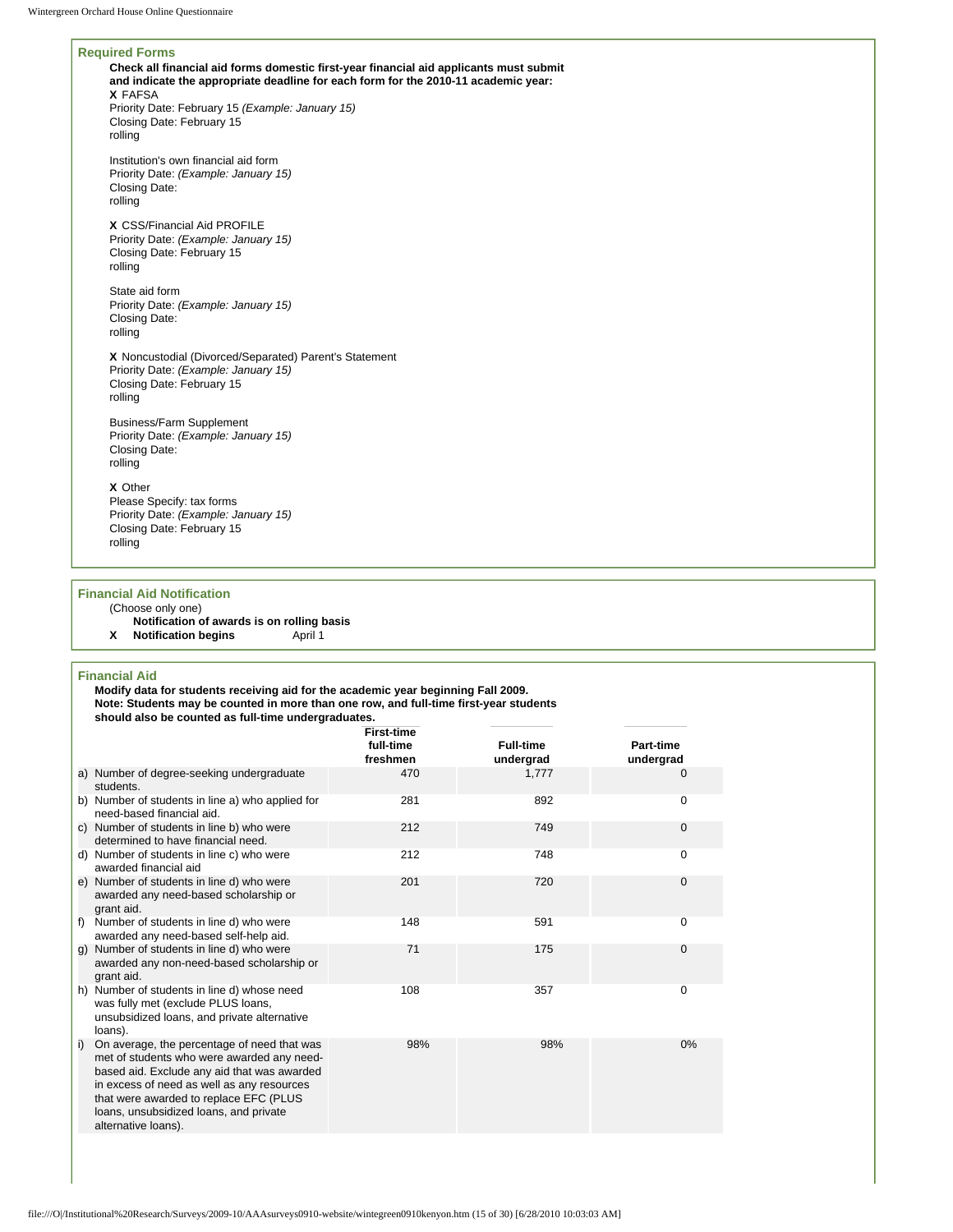loans).

| i) The average financial aid package of those in | 30.190 | 31.610 |  |
|--------------------------------------------------|--------|--------|--|
| line d). Exclude any resources that were         |        |        |  |
| awarded to replace EFC (PLUS loans,              |        |        |  |
| unsubsidized loans, and private alternative      |        |        |  |

**Financial Aid (cont) First-time full-time freshmen**<br>28.858 **Full-time undergrad Part-time undergrad**  k) Average need-based scholarship or grant award of those in line e) 28,583 l) Average need-based self-help award (excluding PLUS loans, unsubsidized loans, and private alternative loans) of those in line f). 4,051 5,186 0 m) Average need-based loan (excluding PLUS loans, unsubsidized loans, and private alternative loans) of those in line f) who were awarded a need-based loan. 3,389 4,500 0 n) Number of students in line a) who had no financial need and who were awarded institutional non-need-based scholarship or grant aid (exclude those who were awarded athletic awards and tuition benefits). 45 178 0 o) Average dollar amount of institutional nonneed-based scholarship or grant aid awarded to students in line n). 10,403 9,496 0 p) Number of students in line a) who were awarded an institutional non-need-based athletic scholarship or grant. 0 0 0 q) Average dollar amount of institutional nonneed-based athletic scholarships and grants awarded to students in line p). 0 0 0

#### **Loan Programs**

**Percentage of the Fall 2009 undergraduate class who graduated between July 1, 2008 and June 30, Fall 2009 and who borrowed through any loan programs (federal, state, subsidized, unsubsidized, private, etc.; exclude parent loans). Include only students who borrowed while enrolled at your institution.** 58 %

**Average per-undergraduate borrower cumulative principal borrowed of those**  in previous question. Do not include money borrowed at other institutions.

#### **Work-Study Program**

**School participates in Federal Work-Study Program:** Yes

**If yes, percentage of all undergraduates who receive** 

**some form of financial aid who participate in work-study.** 95 %

## **R: Scholarships and Grants [\(edit](http://survey.wgoh.com/secure/sectionRView.htm))**

**Please modify this section to represent the data for Fall 2009:** 

**When will current scholarship figures be available?** 10/15/2009

**Information shown for Fall:** 2009

### **Available Scholarships/Grants**

**Check types of scholarships/grants available to undergraduate students:**

- **X** Need-based (general)
- **X** Federal Pell Grants
- **X** SEOG
- **X** State scholarships/grants **X** College/university scholarship/grants (institutional funds)
- **X** Private scholarships/grants
- Federal Nursing Scholarships
- United Negro College Fund
- **Other**
- **X** Non-need-based (general)
- State scholarships/grants
- **X** Academic merit scholarships/grants Creative arts/performance
- Special achievements/activities
- Special characteristics
- Athletic scholarships
- ROTC scholarships
- Other scholarship/grant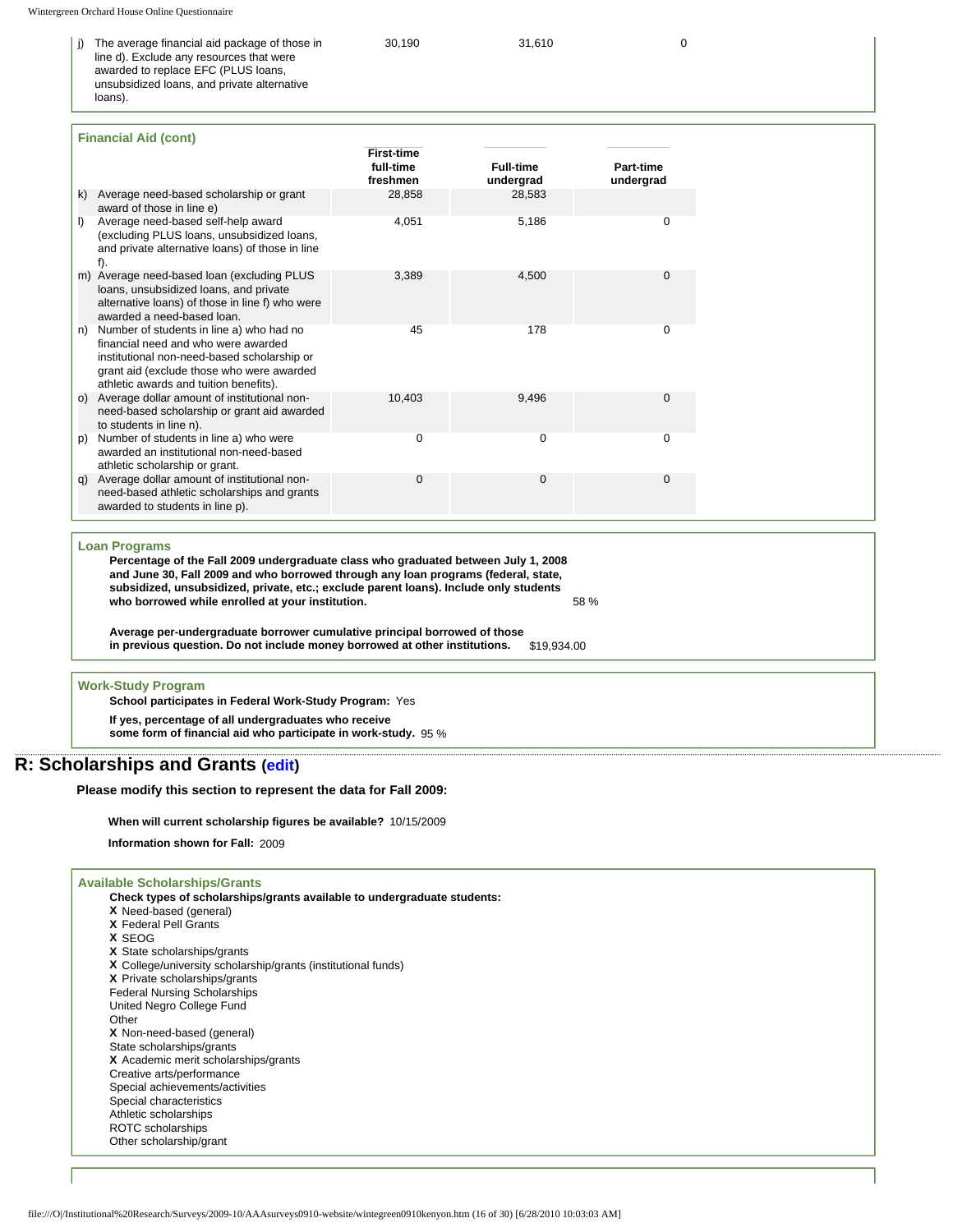Wintergreen Orchard House Online Questionnaire

## **Need-Based Total Dollars**

| <b>Scholarships/Grants</b>           | <b>Total Dollars</b> |
|--------------------------------------|----------------------|
| Federal:                             | 945.370              |
| State:                               | 132.330              |
| Institutional:                       | 17.939.695           |
| Other external:                      | 1.562.527            |
| Total Scholarship/Grants: 20,579,922 |                      |
| <b>Tuition Waivers:</b>              | 372.234              |
| <b>Athletic Awards:</b>              | n                    |
|                                      |                      |

| <b>Non-Need-Based Total Dollars</b> |                      |
|-------------------------------------|----------------------|
| <b>Scholarships/Grants</b>          | <b>Total Dollars</b> |
| Federal:                            |                      |
| State:                              | 23.091               |
| Institutional:                      | 2.590.398            |
| Other external:                     | 771.171              |
| Total Scholarship/Grants: 3.384.660 |                      |
| <b>Tuition Waivers:</b>             | 252.085              |
| <b>Athletic Awards:</b>             |                      |

### **Additional Questions**

**Percentage of total need-based & non-need-based awarded to students from out-of-state:** 75 %

|  | Range of individual scholarships/grant packages: |  |
|--|--------------------------------------------------|--|
|  |                                                  |  |

| Undergraduate (UG): | \$1,000.00 | \$49,780.00 | <b>X</b> Full Tuition |
|---------------------|------------|-------------|-----------------------|
| Freshman (FTF):     | \$1,000.00 | \$49.780.00 | <b>X</b> Full Tuition |

# **S: Loans ([edit\)](http://survey.wgoh.com/secure/sectionSView.htm)**

**Please modify this section to represent the data for Fall 2009:** 

**When will current loan figures be available?** 10/15/2009 **Information shown for Fall:** 2009

| <b>Loan Types/Payment Plans</b>                                                                                                                                                                                                                                                                                                                                                                             |  |
|-------------------------------------------------------------------------------------------------------------------------------------------------------------------------------------------------------------------------------------------------------------------------------------------------------------------------------------------------------------------------------------------------------------|--|
| Check types of loans available to undergraduate students:<br>Federal District Student Loan Program (Direct Loan)                                                                                                                                                                                                                                                                                            |  |
| <b>Direct Subsidized Stafford Loans</b>                                                                                                                                                                                                                                                                                                                                                                     |  |
| Direct Unsubsidized Stafford Loans                                                                                                                                                                                                                                                                                                                                                                          |  |
| Direct PLUS Loans                                                                                                                                                                                                                                                                                                                                                                                           |  |
| Federal Family Education Loan Program (FFEL)                                                                                                                                                                                                                                                                                                                                                                |  |
| X FFEL Subsidized Stafford Loans                                                                                                                                                                                                                                                                                                                                                                            |  |
| X FFEL Unsubsidized Stafford Loans                                                                                                                                                                                                                                                                                                                                                                          |  |
| X FFEL PLUS Loans                                                                                                                                                                                                                                                                                                                                                                                           |  |
| X Federal Perkins Loans                                                                                                                                                                                                                                                                                                                                                                                     |  |
| <b>Federal Nursing Loans</b>                                                                                                                                                                                                                                                                                                                                                                                |  |
| State Loans                                                                                                                                                                                                                                                                                                                                                                                                 |  |
| X College/University Loans                                                                                                                                                                                                                                                                                                                                                                                  |  |
| Other                                                                                                                                                                                                                                                                                                                                                                                                       |  |
| Check the types of payment plans available to undergraduate students:<br>America's Tuition Assistance Corp. (ATAC)<br>Education Plan, Inc.<br><b>Key Education Resources</b><br>X Academic Management Services (AMS)<br><b>EFI Fund Management</b><br><b>Tuition Management Systems</b><br>Deferred payment plan<br>Family tuition reduction<br>Guaranteed tuition<br>School's own payment plan(s)<br>Other |  |
| <b>Need-Based Total Dollars</b>                                                                                                                                                                                                                                                                                                                                                                             |  |
| <b>Total Dollars</b>                                                                                                                                                                                                                                                                                                                                                                                        |  |
| 0.00000<br>.                                                                                                                                                                                                                                                                                                                                                                                                |  |

|                                 | Total Doll |
|---------------------------------|------------|
| <b>Student loans:</b>           | 2.832.322  |
| Federal Work-Study:             | 176.908    |
| State/Other work-study: 228.149 |            |
| <b>TOTAL Self-Help:</b>         | 3.237.379  |
| <b>TOTAL Parents Loans:</b>     | 67.862     |
|                                 |            |

## **Non-Need-Based Total Dollars**

|                                 | <b>Total Dollars</b> |
|---------------------------------|----------------------|
| <b>Student loans:</b>           | 2.442.636            |
| State/Other work-study: 277.645 |                      |
| <b>TOTAL Self-Help:</b>         | 2,720,281            |
| <b>TOTAL Parents Loans:</b>     | 2,505,118            |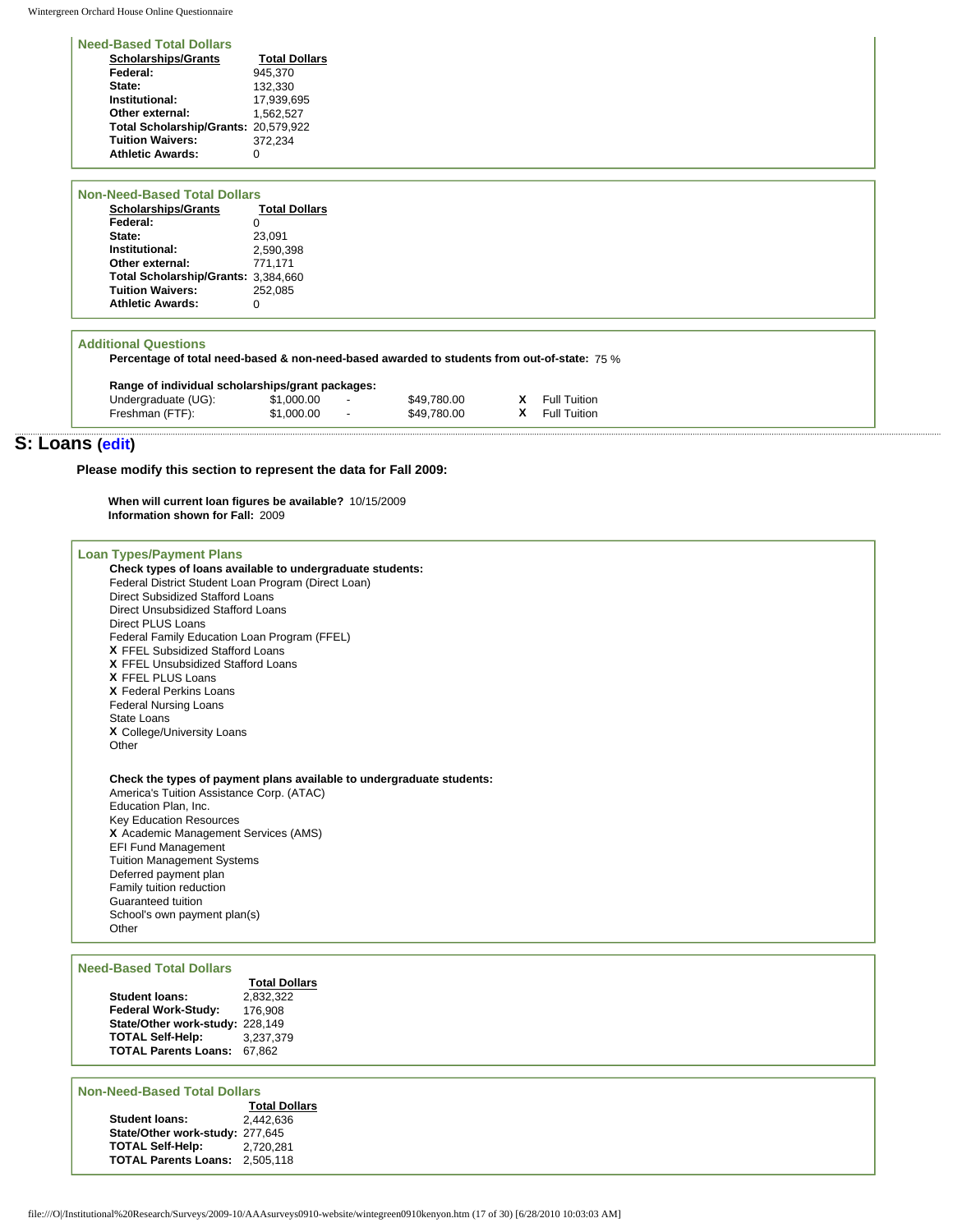| <b>Loan Packages</b><br>Parent Loans packaged to meet need: No |            |                          |            |  |              |  |
|----------------------------------------------------------------|------------|--------------------------|------------|--|--------------|--|
| Range of Individual Loan Packages:                             |            |                          |            |  |              |  |
| Undergraduate (UG):                                            | \$1,000.00 | $\overline{\phantom{a}}$ | \$9,000.00 |  | Full Tuition |  |
| Freshman (FTF):                                                | \$3,500.00 | $\overline{a}$           | \$6,000.00 |  | Full Tuition |  |

# **T: Student Employment [\(edit](http://survey.wgoh.com/secure/sectionTView.htm))**

**Please modify this section to represent the data for Fall 2009:** 

**Information shown for Fall:** 2009

**NOTE: Do note include Work-Study in this section.** 

# **Employment Institutional employment is available:** Yes **For schools located outside the United States only: Undergraduates from the mainland U.S. may work:** Neither **Percentage of full-time undergraduates who work on campus during 2009-10 academic year:** 48 % **Average amount undergraduates may expect to earn:** \$1,255.00 **per:** year **Part-time off-campus employment opportunities for undergraduates are:** Poor **Freshmen are discouraged from working during first term:** No

# **U: Accreditation and Faculty ([edit\)](http://survey.wgoh.com/secure/sectionUView.htm)**

## **Please modify this section to represent the data for Fall 2009:**

**Information shown for Fall:** 2009

| <b>Accreditations</b>                                                |
|----------------------------------------------------------------------|
| Check agencies that accredit your undergraduate programs:            |
| NEASC (New England Assn. of Schools and Colleges)                    |
| MSACS (Middle State Assn. of Colleges and Schools)                   |
| X NCACS (North Central Assn. of Colleges and Schools)                |
| NASC (Northwest Assn. of Schools and Colleges)                       |
| SACS (Southern Assn. of Colleges and Schools)                        |
| WASC (Western Assn. of Schools and Colleges)                         |
| ACICS (Accrediting Council for Independent Schools and Colleges)     |
| ACCSCT (Accrediting Comm. for Career Schools/Colleges of Technology) |
| AUCC (Assn. of University and Colleges of Canada)                    |
| ABHE (Assn. for Biblical Higher Education)                           |
| AARTS (Assn. of Advanced Rabbinical and Talmudic Schools)            |
| TRACS (Transnational Assn. of Christian Colleges)                    |
|                                                                      |
|                                                                      |

#### **Professional Accreditations School Accredited by**

|                                     |                                                                                 | Men | Women              | <b>Both</b> |  |
|-------------------------------------|---------------------------------------------------------------------------------|-----|--------------------|-------------|--|
|                                     | <b>Full-time Instructional Faculty:</b>                                         | 87  | 69                 | 156         |  |
|                                     | <b>Part-time Instructional Faculty:</b>                                         | 24  | 22                 | 46          |  |
| <b>Total Instructional Faculty:</b> |                                                                                 | 111 | 91                 | 202         |  |
|                                     | Number of full-time minority instructional faculty:                             |     |                    | 21          |  |
|                                     |                                                                                 |     |                    |             |  |
|                                     | Number of full-time nonresident aliens (international) instructional faculty: 2 |     |                    |             |  |
|                                     |                                                                                 |     |                    |             |  |
|                                     |                                                                                 |     |                    |             |  |
| Doctorate:                          | Number of full-time instructional faculty whose highest degree is:              |     |                    |             |  |
| Master's:                           | 155                                                                             |     |                    |             |  |
| Bachelor's:                         | 0                                                                               |     |                    |             |  |
| Other:                              | 0                                                                               |     |                    |             |  |
| Totals:                             |                                                                                 |     | Calc Percent/Total |             |  |
|                                     | (Total must equal total FULL-TIME Instructional Faculty as noted above.)        |     |                    |             |  |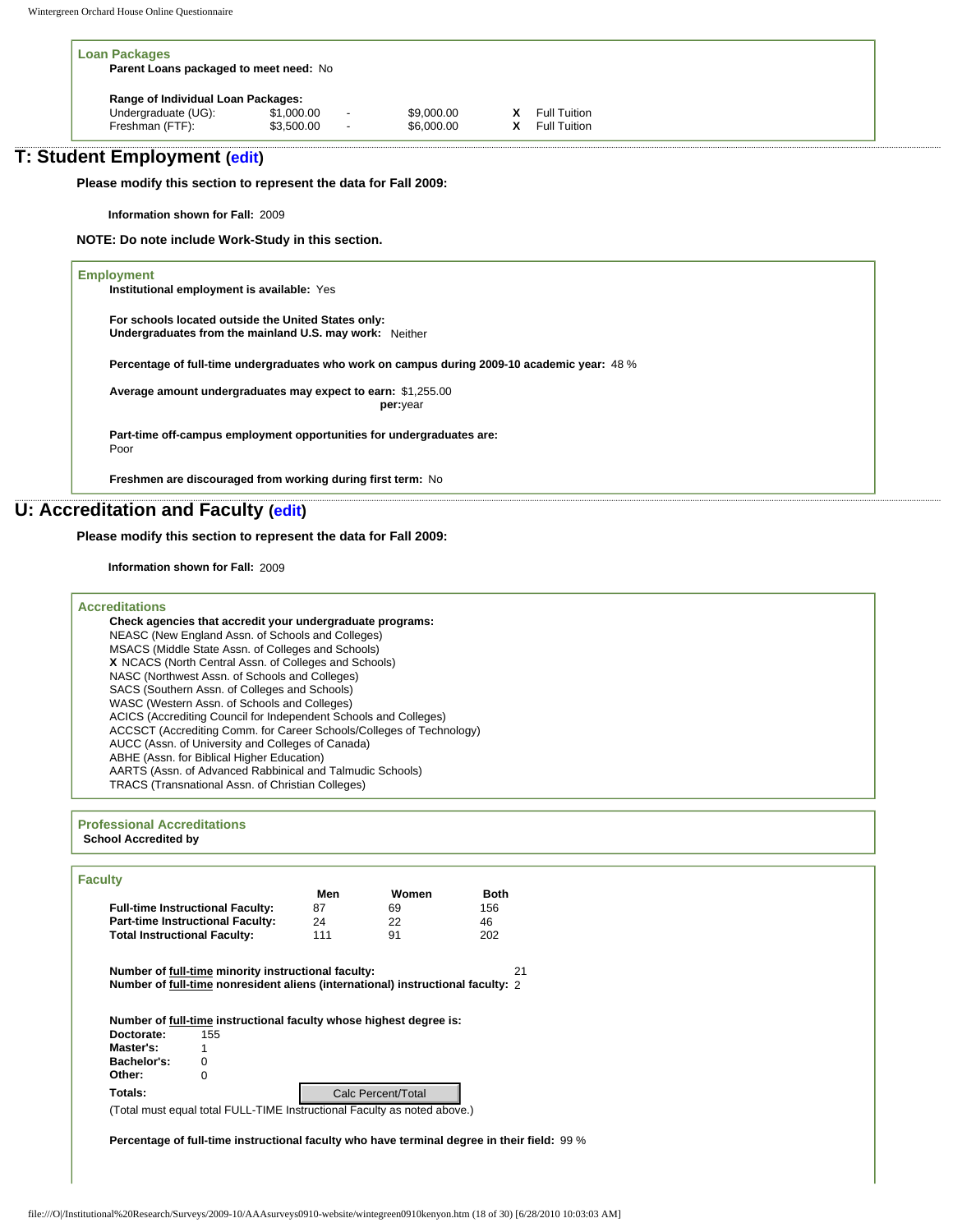**FTE Student-FTE Faculty ratio for Fall 2009:** FTE: Full-Time Equivalent (full time plus 1/3 part time) 10 to 1

**Percentage of All Faculty Serving as Advisors:** 100 %

## **V: Curriculum/Academic Overview ([edit\)](http://survey.wgoh.com/secure/sectionVView.htm)**

## **Modify Majors**

For each major category tab (Associate, Bachelor's, Master's, and Doctorate), review the "Majors Offered" list. This is the current listing of all majors that we have listed for your institution.

If there are majors that you offer that are not included in the list, please use the first free form box below to list all additional majors.

If any of the listed majors are no longer offered, please use the second free form box below to indicate that those majors should be removed.

## **Majors - Associate**

**Associate Majors Offered:**

None Listed

**List any other associate majors offered that are not listed above:** 

**List any associate majors listed above that are not offered:** 

### **Majors - Bachelor's**

#### **Bachelor's Majors Offered:**

- American Studies • History
- Anthropology • International Studies
- Art
- Latin • Mathematics
- Art History • Biochemistry
	- Modern Languages/Literature
- Biology • Molecular Biology • Music
- Chemistry
- Classics • Neuroscience
- Dance • Philosophy
- Drama . Physics • Political Science
- Economics
- English • Psychology
- French
- German • Religious Studies • Self-Designed Major
- Greek
- Sociology • Spanish

**List any other bachelor's majors offered that are not listed above:** 

**List any bachelor's majors listed above that are not offered:** 

#### **Majors - Master's**

**Master's Majors Offered:**

None Listed

**List any other master's majors offered that are not listed above:** 

**List any master's majors listed above that are not offered:** 

#### **Majors - Doctorate**

**Doctorate Majors Offered:** None Listed

**List any other doctorate majors offered that are not listed above:** 

#### **List any doctorate majors listed above that are not offered:**

Note: When reporting majors, please do not list majors in conjunction with a concentration, emphasis, minor, or subject area. Concentrations, etc., may be reported in the next section.

## **Modify Degrees**

For each degree category tab (Associate, Bachelor's, Master's, Doctorate, and First Professional), review the "Degrees Offered" list. This is the current listing of all degrees that we have listed for your institution.

If there are degrees that you offer that are not included in the list, please use the first free form box below to list all additional degrees needed. Please include the description for any abbreviated degrees..

If any of these degrees are no longer offered, please use the second free form box below to indicate that those degrees should be removed.

**Degrees - Associate**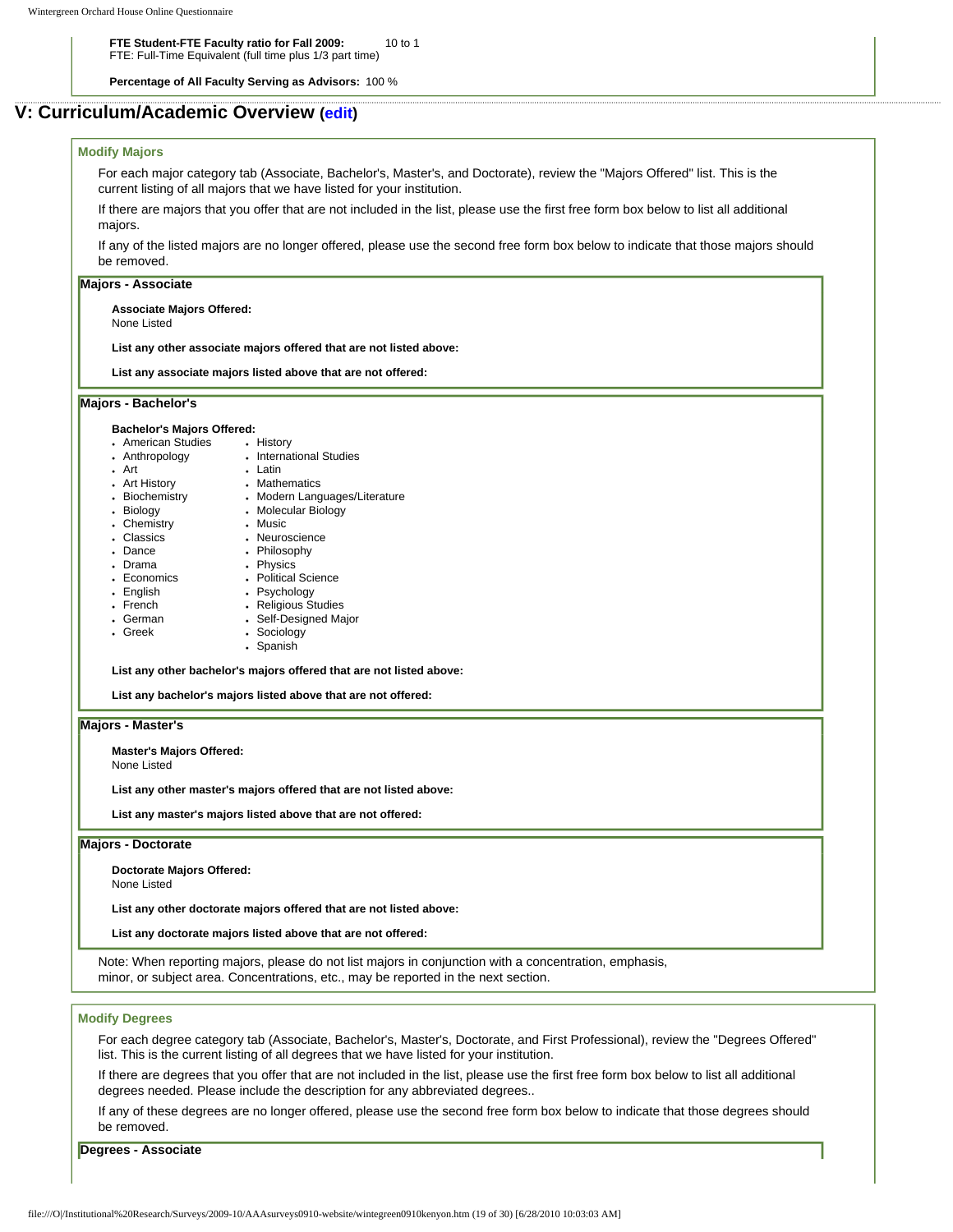| <b>Associate Degrees Offered:</b>                                      |  |
|------------------------------------------------------------------------|--|
| None Listed                                                            |  |
| List any other associate degrees offered not listed above:             |  |
| List any associate degrees listed above that are not offered:          |  |
| Degrees - Bachelor's                                                   |  |
| <b>Bachelor's Degrees Offered:</b><br>• B.A.                           |  |
| List any other bachelor's degrees offered not listed above:            |  |
| List any bachelor's degrees listed above that are not offered:         |  |
| Degrees - Master's                                                     |  |
| <b>Master's Degrees Offered:</b>                                       |  |
| None Listed                                                            |  |
| List any other master's degrees offered not listed above:              |  |
| List any master's degrees listed above that are not offered:           |  |
| <b>Degrees - Doctorate</b>                                             |  |
| <b>Doctorate Degrees Offered:</b>                                      |  |
| None Listed                                                            |  |
| List any other doctorate degrees offered not listed above:             |  |
| List any doctorate degrees listed above that are not offered:          |  |
| Degrees - First Professional                                           |  |
| First Professional Degrees Offered:                                    |  |
| None Listed                                                            |  |
| List any other first professional degrees offered not listed above:    |  |
| List any first professional degrees listed above that are not offered: |  |

**Minors / Misc Programs**

**List minors and other miscellaneous programs offered for undergraduates:**  Minors offered in anthropology, art, biology, classics, dance, history, mathematics, modern languages and literature's, music, philosophy, physics, religious studies and sociology.

**Check one:** Minor is not required for graduation

#### **General Education Requirements**

**General education/core curriculum is required:** No

## **Physical Education Requirements**

**Physical education is required for graduation:** No

### **PE Requirement:**

**unit:***(Example: semester hours)*

## **Religion Requirements**

**Religion/theology is required for graduation:** No

**Religion Requirement:**

**unit:***(Example: semester hours)*

## **Programs Offered**

## **Check programs offered:**

- **X** Self-designed majors
- **X** Double majors
- Dual degrees
- **X** Independent study
- **X** Accelerated study
- **X** Honors program
- **X** Phi Beta Kappa
- **X** Pass/fail grading option
- **X** Internships
- Weekend College
- Distance Learning
- External degree program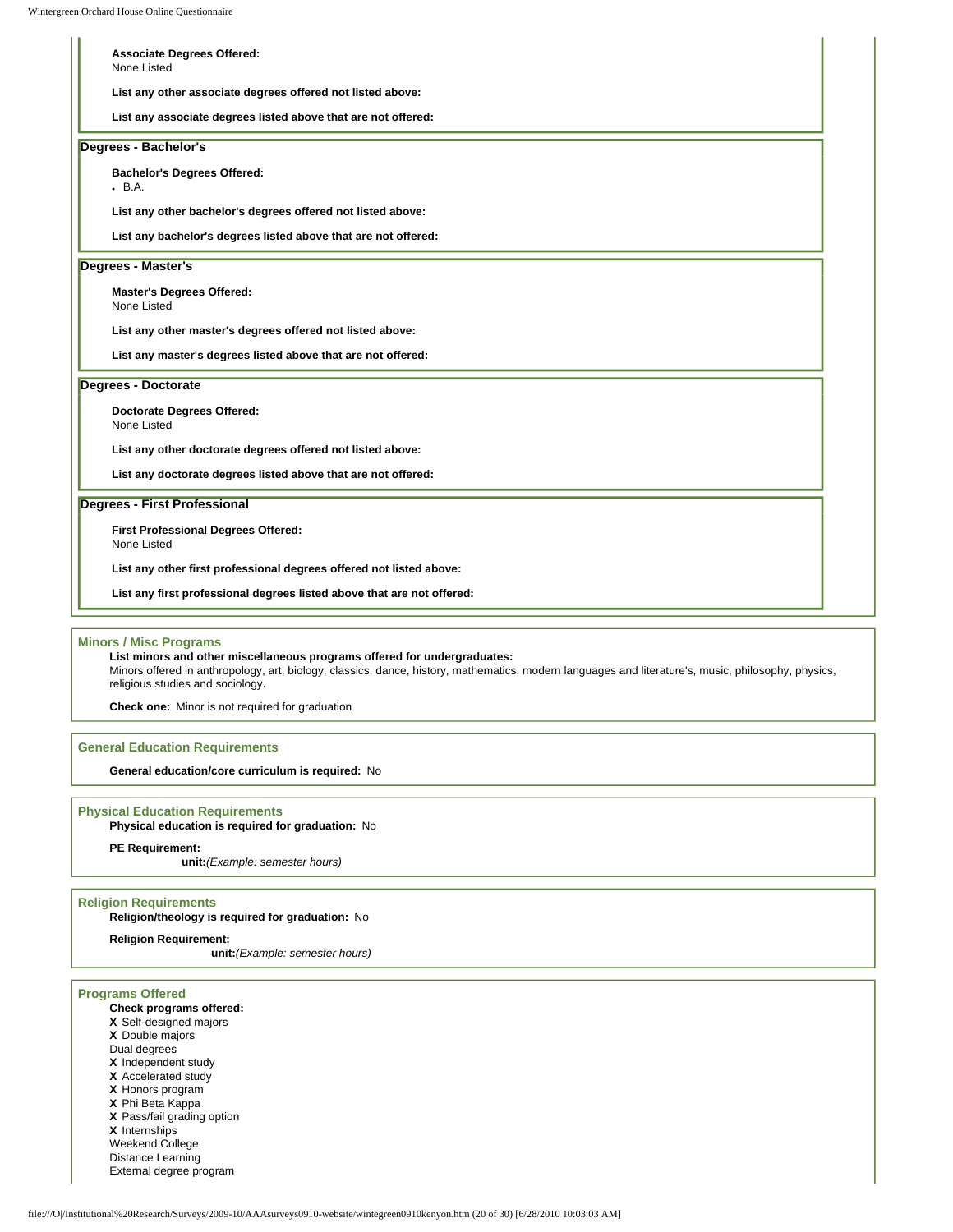#### Certificate programs

#### **Cooperative education programs offered:** Unknown

Agriculture Art Business Computer Science Education Engineering Health Professions Home Economics Humanities Natural Science Social/Behavioral Science **Technologies** Vocational Arts **Other** 

#### **Education certifications offered:** Unknown Early Childhood

Elementary Middle/Junior High Secondary Special Education Vo-tech Adult Education Bilingual/bicultural

**Number of specific subject areas with education certification:**

#### **Graduate schools/programs offered:** No

**Qualified undergraduate students may take graduate-level classes:** No

#### **Check pre-professional programs that are designed specifically as preparation for graduate study:**

- **X** Pre-law
- **X** Pre-medicine
- **X** Pre-veterinary science
- Pre-pharmacy
- **X** Pre-dentistry
- **X** Pre-theology
- Pre-optometry
- **X** Other

Business, education, architecture, clinical psychology, engineering, health care professions, library and information science, and social work

### **Programs Offered (cont)**

#### **2-2 Programs:**

**3-1 Programs:** 

#### **3-2 Programs:**

3-2 Education program with Bank Street Coll of Education, engineering program with Case Western Reserve School of Engineering, engineering program with Rensselear Polytechnic Institute, engineering program with Washington U, and environmental studies program with Duke U School of the Environment

**List consortium(s) with which your institution has membership:**  Five Colleges of Ohio

#### **Check domestic off-campus semester-away study programs:**

Los Angeles Film Studies Center **X** Oak Ridge Science Semester (TN) Washington Center Program AuSable Institute of Environmental Studies Program (MI) **X** Newberry Library Program (IL) **X** New York Arts Program New York Studies Program (AICAD **X** Washington Semester (American University) UN Semester **X** Sea Semester American Studies Program (Washington, D.C.) **X** Other Philadelphia Center

**List schools with which domestic exchange programs are offered:**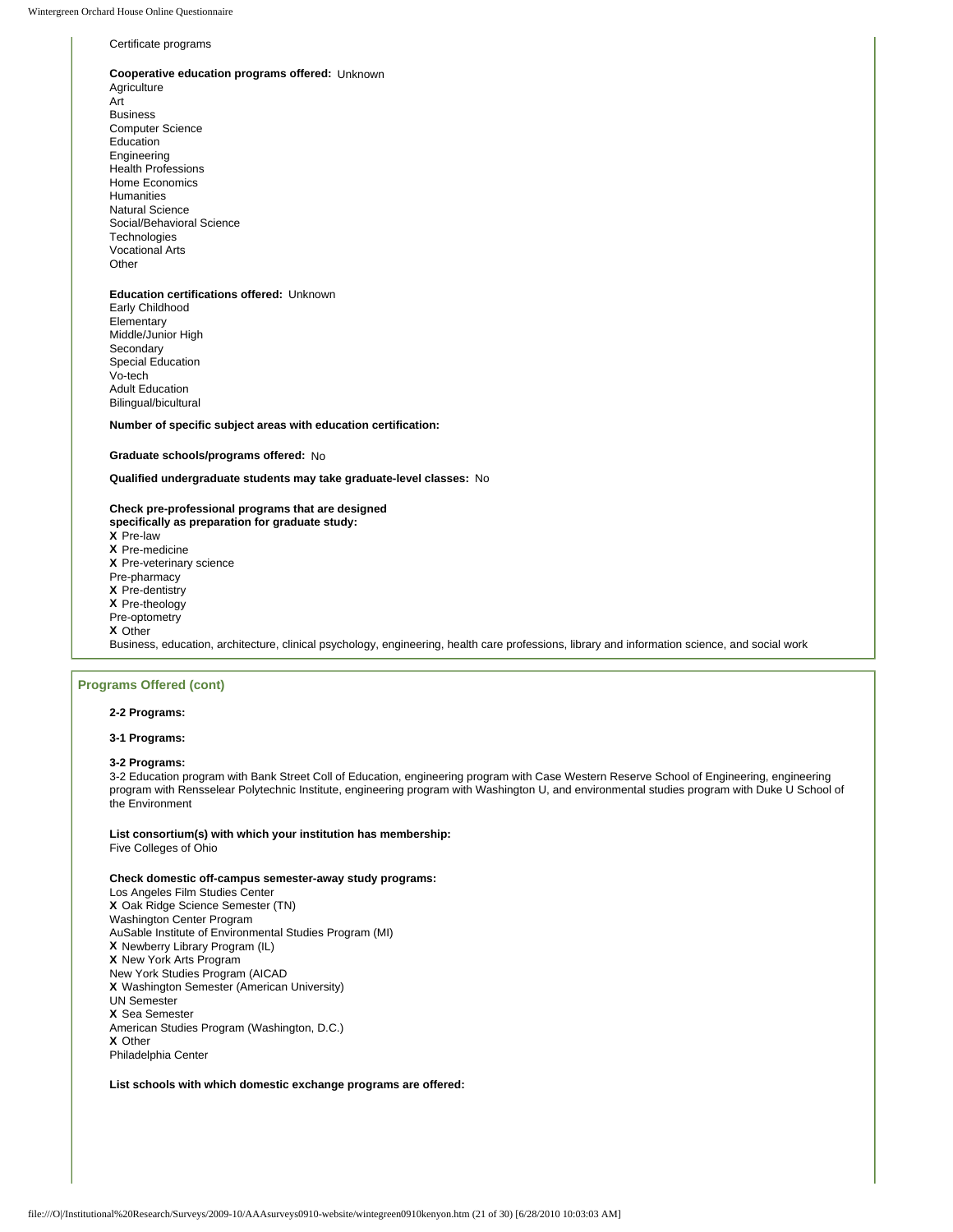#### **List all countries in which study abroad is offered.**

#### **Alpha order, comma separated:**

Study abroad in Argentina, Australia, Austria, Belgium, Belize, Bolivia, Botswana, Brazil, Cameroon, Canada, Chile, China, Costa Rica, the Czech Republic, Denmark, the Dominican Republic, Ecuador, Egypt, Ethiopia, Fiji, France, Germany, Ghana, Greece, Honduras, Hungary, India, Ireland, Italy, Jamaica, Japan, Jordan, Kenya, Korea, Madagascar, Mali, Mexico, Mongolia, Morocco, the Netherlands, New Zealand, Nicaragua, Oman, Panama, Peru, Poland, Portugal, Russia, Samoa, Senegal, South Africa, Spain, Sweden, Switzerland, Tanzania, Thailand, Turkey, Turks and Caicos Islands, Uganda, the United Kingdom, and Vietnam.

#### **List any additional special or unique academic programs not yet noted:**

Semester in environmental science at Woods Hole, Massachusetts, School for Field Studies (environmental field studies abroad), Great Lakes Colleges Association Border Studies Program in El Paso, Texas, and Ciudad Juarez, Mexico, Comparative Women's Studies in Europe program, World Capitals program, Philadelphia Urban Semester, Urban Studies program in Chicago, National Theater Institute in Connecticut

## **W: Computers/Facilities/Services [\(edit\)](http://survey.wgoh.com/secure/sectionWView.htm)**

#### **Computer Requirements**

**Every student required to take a computer course:** No **Every student required to lease/own a computer:** No

#### **Computer/Network Access**

**Total number of microcomputers available to all students:** 450

**School provides Internet access to all students:** Yes **School provides E-mail services/accounts to all students:** Yes

#### **Computer equipment/network access for students provided in: X** Residence halls **X** Library

**X** Computer Center/Labs Student Center

**Other computer facilities/services:**  Wireless network

## **Library**

**School has a library on campus:** Yes

#### **Library Officer**

**Name:** Ronald K. Griggs **Title:** Vice President, Library and Information Services<br>**E-mail:** griggs@kenyon.edu **E-mail:** griggs@kenyon.edu

# **Number of Titles in Library:**

**Volumes:** 889,142 **Current serials:** 11,784 Microforms: 148,093<br>Video and audio: 152,474 **Video and audio:** 152,474<br>**E-Books:** 102,698 **E-Books:** 

**School is member of library consortium(s):** Yes

### **Additional library facilities/collections:**

Member of Five Colleges of Ohio consortium.

#### **Other Facilities**

**Museums and other special academic buildings/equipment on campus:**  Art gallery, music center, student art gallery and art space, theater, observatory, environmental center, science center, fitness/recreation/athletic center, art history building (under construction).

## **X: Academic Experience [\(edit\)](http://survey.wgoh.com/secure/sectionXView.htm)**

**Please modify this section to represent the data for 2009-10 academic year:** 

**When will current graduation rate figures be available?** 05/25/2010

**Information for [X1] through [X8] shown for academic year beginning Fall:** 2003

| <b>CDS Graduation Rate</b><br>X1: CDS-B4: Total number of all first-time, full-time bachelor's (or equivalent) degree-seeking                                                                           |     |
|---------------------------------------------------------------------------------------------------------------------------------------------------------------------------------------------------------|-----|
| undergraduate students who entered in fall 2003 (include those who entered during preceding<br>summer terms):                                                                                           | 454 |
| X2: CDS-B5: Of the number in [X1], how many did not persist and did not graduate for the following<br>reasons: deceased, permanently disabled, armed forces, foreign aid service of the federal         |     |
| government, or official church missions:                                                                                                                                                                | 0   |
| X3: CDS-B6: CDS-B6: Subtract question [X2] from [X1]:                                                                                                                                                   | 454 |
| X4: CDS-B7: Number of [X1] that completed the program in four years or less (by August 31, 2007):<br>X5: CDS-B8: Number of [X1] that completed the program in more than four years but in five years or | 386 |
| less (after August 31, 2007 and by August 31, 2008):                                                                                                                                                    | 15  |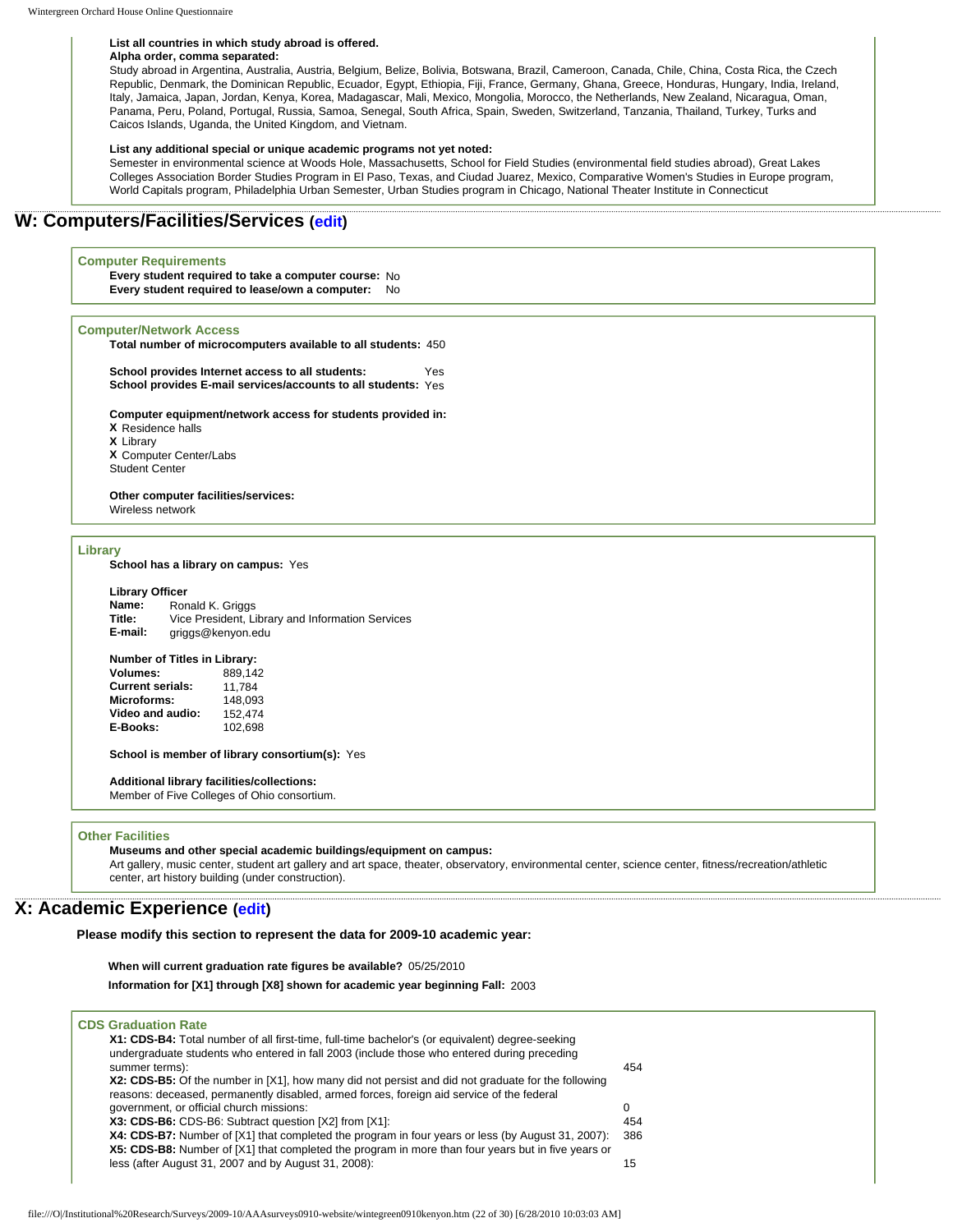| X6: CDS-B9: Number of [X1] that completed the program in more than five years but in six years or |     |
|---------------------------------------------------------------------------------------------------|-----|
| less (after August 31, 2008 and by August 31, 2009):                                              |     |
| $X7:$ CDS-B10: Add questions $[X4]$ , $[X5]$ , and $[X6]$ :                                       | 403 |

**X8: Six-year graduation rate for 2003 (divide [X7] by [X3]):** 89 % **Freshman Statistics Percentage of first-year, full-time, degree-seeking students who entered in Fall 2008 and returned to your institution in Fall 2009:** 91 % **Average GPA of freshmen after completion of first-year:** 3.3 **on a** 4.0 **scale. Enrollment by Majors List specific majors (not CIP categories, concentrations, divisions, areas or double majors) with HIGHEST enrollment among 2009 bachelor's degree recipients:** English political science international studies & economics **List specific majors (not CIP categories, concentrations, divisions, areas or double majors) with LOWEST enrollment among 2009 bachelor's degree recipients:** women & gender studies physics dance **Enrollment by CIP Categories**

| informent by GIF Categories:                                                    |       |  |
|---------------------------------------------------------------------------------|-------|--|
| List percentages of bachelor's degrees awarded in the following CIP categories: |       |  |
| Agriculture (CIP 1, 2):                                                         | ℅     |  |
| Architecture (CIP 4):                                                           | $\%$  |  |
| Area/ethnic studies (CIP 5):                                                    | %     |  |
| Biological/life sciences (CIP 26):                                              | 11 %  |  |
| Business/marketing (CIP 8, 52):                                                 | $\%$  |  |
| Communication technologies (CIP 9.10):                                          | %     |  |
| Computer/information sciences (CIP 11):                                         | %     |  |
| Education (CIP 13):                                                             | %     |  |
| Engineering (CIP 14,15):                                                        | %     |  |
| English (CIP 23):                                                               | 14 %  |  |
| Foreign languages/literature (CIP 16):                                          | 4 %   |  |
| Health professions/related sciences (CIP 51):                                   | %     |  |
| Family and consumer sciences/human sciences (CIP 19.20):                        | %     |  |
| Interdisciplinary studies (CIP 30):                                             | 1%    |  |
| Law/legal studies (CIP 22):                                                     | $\%$  |  |
| Liberal arts/general studies (CIP 24):                                          | %     |  |
| Library science (CIP 25):                                                       | %     |  |
| Mathematics (CIP 27):                                                           | 3%    |  |
| Military science/technologies (CIP 28, 29):                                     | %     |  |
| Natural resources/environmental science (CIP 3):                                | %     |  |
| Parks/recreation (CIP 31):                                                      | %     |  |
| Personal/miscellaneous services (CIP 12):                                       | %     |  |
| Philosophy and religious studies (CIP 38,39):                                   | 3%    |  |
| Physical sciences (CIP 40, 41):                                                 | 2%    |  |
| Security and protective services (CIP 43, 44):                                  | 0%    |  |
| Psychology (CIP 42):                                                            | 7%    |  |
| Social sciences/history (CIP 45):                                               | 38 %  |  |
| Construction trades (CIP 46, 47, 48, 49):                                       | $0\%$ |  |
| Visual/performing arts (CIP 50):                                                | 12 %  |  |
| Other:                                                                          | 5 %   |  |

## **GPA Requirements**

**Minimum GPA required to stay off probation:**

| Freshman:  | 2.0 |
|------------|-----|
| Sophomore: | 2.0 |
| Junior:    | 2.0 |
| Senior:    | 2.0 |

**Different GPA requirements for some programs:** No

**If different from above, specify minimum overall GPA that student must maintain in order to graduate:**

# **Y: Graduate Career Data [\(edit](http://survey.wgoh.com/secure/sectionYView.htm))**

## **Academic Pursuits of Graduates**

**Percentage of graduates who pursue further study:**

18 % continue immediately

25 % continue within one year including those that continue immediately

70 % continue within 5 years including those that continued within one year or immediately

**Of all the graduates who pursue further study, what percentage pursue further study in the following fields?**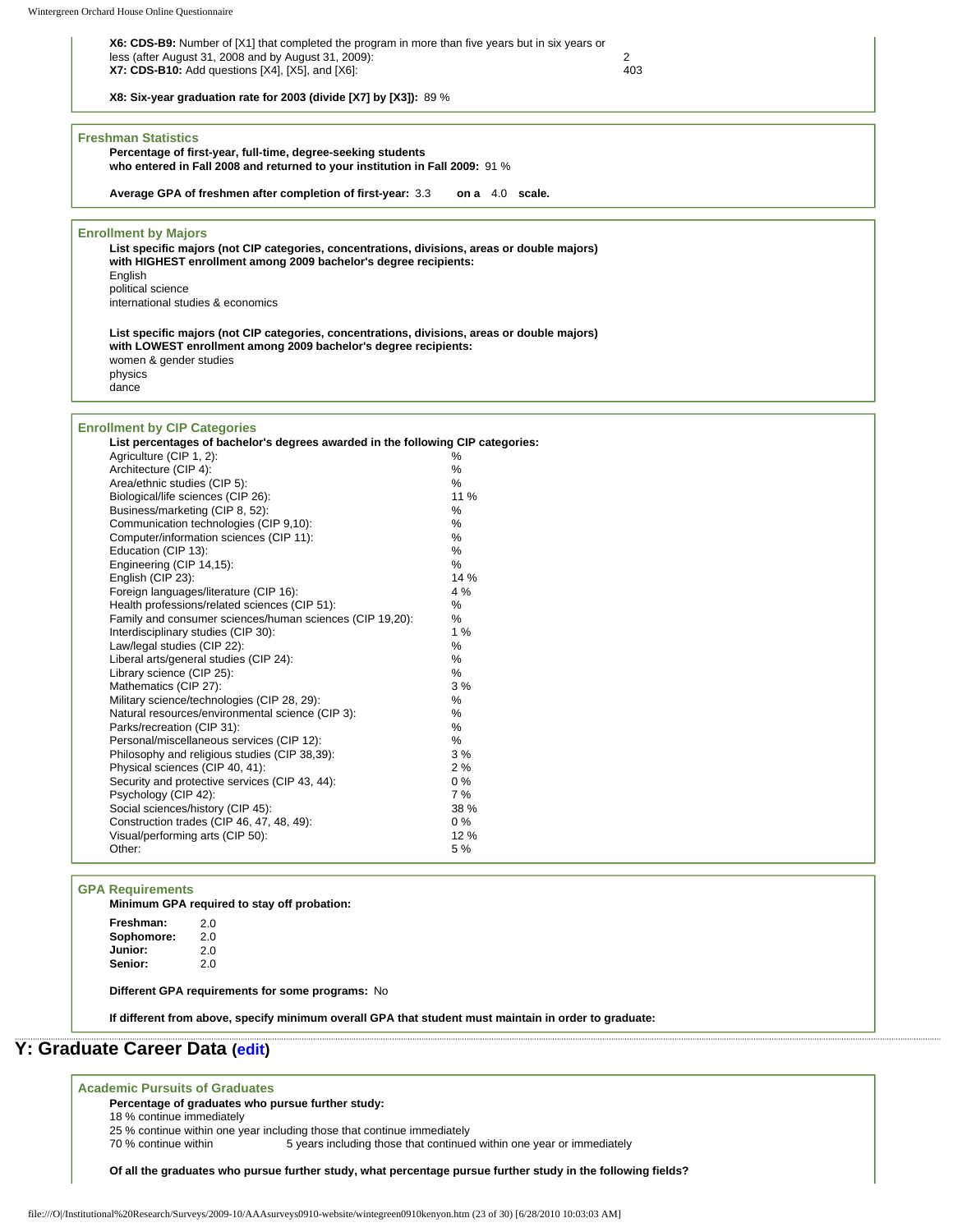13 % MBA 14 % Law School 8 % Medical School 3 % Dental School 3 % Engineering 3 % Theological School/Seminary 20 % Education 33 % Graduate Arts and Sciences 3 % Veterinary Medicine

#### **Graduate schools most often selected by recent graduates:**

Boston University, Case Western Reserve University, Columbia University, Georgetown University, Johns Hopkins University, Northwestern University, Ohio State University, Pennsylvania State University, University of Chicago, University of North Carolina, University of Pennsylvania, University of Virginia, Wake Forest University, Washington University.

### **Career Pursuits of Graduates**

### **Percentage of graduates who enter job market in field related to major:**

95 % within six months of graduation

- 98 % within one year of graduation including those that continue within six months
- 99 % within two years of graduation including those that continue within six months or one year

#### **Firms that most frequently hire graduates:**

3M, AG Edwards, Abbott Labs, ABC, ABN AMRO, Accenture, Adobe Sys, Aetna, Allstate, American Airlines, American Electric Power, AmeriCorps, Ameriprise, Amgen Inc., AOL, Aon Consulting, AT&T, Bank of America, Bank of Boston, Bank of NY, Bank One, Barclays Bank, Barnes & Noble, BASES, Battelle Memorial Inst., Bear Stearns, Bloomberg, Blue Cross & Blue Shield, Booz Allen Hamilton, Boston Globe, Boston U, Brown Brothers Harriman, Bureau of National Affairs, Cambridge Group, Case Western Reserve, CBS, Chicago Public School., Children's Hospital, Christie's, Chubb & Son, Ciba Specialty Chemicals, Cincinnati Post, Cincinnati Public School, Cisco, Citibank, Citicorp, Citigroup, City of NY, City Year, Cleveland Clinic, CNN, Coca-Cola, Colgate U, College of William & Mary, Columbia U, Columbus Acad., Cornell U.Medical College, Corning, Corporate Executive Board, Dartmouth Medical School., Davidson College, Dayton Power & Light Co., Deloitte & Touche, Delta, Denison U, Deutsche Bank, Dow Chemical, DuPont, Duke U, Eastman Kodak, Eaton Corp., Eli Lilly, Emory U, Episcopal Diocese & Churches, Ernst & Young, Estee Lauder, Exxon Mobil, Fannie Mae, FedEx, Federal Reserve Bank, Fidelity Investments, Fifth Third Bank, First Presbyterian Church, Fleet Bank, FleetBoston, Forbes Magazine., Ford Motor Co., FOX, Gap, GE, George Washington U, Georgetown U, Goldman Sachs, Grassroots Campaigns, Guidant Corp., H&R Block, Habitat for Humanity, Harvard U, Haverford Coll, Health Alliance Intl, Hewitt Associates, HBO, Houghton Mifflin, Humane Society of US, Huntington National Bank, Hyatt, IBM, Indiana U, Intel, IRS, J.P. Morgan Chase, Janney Montgomery Scott, Johns Hopkins U, Johnson & Johnson, Jones, Day, Reavis & Pogue, Kaiser Permanente, Kaplan, Kenyon College, Key Corp, KPMG, LaSalle Bank, Legal Aid, L.E.K. Consulting, Lehman Bros., Lexis Nexis, Lockheed Martin, Loyola U, Lubrizol Corp., Marsh USA Inc., MA General Hospital., Mass. Mutual Life Ins., Mayo Clinic, Mazda, McGraw Hill, McKesson, McKinsey & Company, McMaster-Carr, Mem. Sloan Kettering Cancer Ctr., Merck & Co., Merrill Lynch, MetLife, Microsoft, Monsanto, Morgan Stanley, Morningstar, Mount Sinai Medical School, MTV, NASA, National City Corp., Nationwide Ins., National Institute of Health, NBC, NCR, NERA Economic Consulting, NY Times, NYU, Newsweek, Northern Trust, Northwestern U, NPR, Ogilvy & Mather, OH AG, OH State U, Oppenheimer Capital, Oxford U Press, PBS, Peace Corps, Penn State College of Med., Penton Publishing, Pfizer, Pharmacia, Philadelphia Inquirer, Phillips Academy, Planned Parenthood, Porter Wright Morris & Arthur LLP, Portland Public School., Pricewaterhouse Coopers, Procter & Gamble, Progressive Ins., Prudential Securities, Qwest Communications, RAND, Random House, Reader's Digest, Riverside Methodist Hosp., Robert W. Baird, Rutgers U, SAIC, Smith Barney, Scholastic, Siemens, Simon & Schuster, Social Security Admin., St. Lukes Roosevelt Hosp., St. Vincent's Med. Ctr., Stanford U, State Farm Ins., State Street Bank, SUNY, Staten Island Acad., Sun Microsystems, Swarthmore College, T. Rowe Price, Teach for America, Texaco, Texas Instruments, The Nature Conservancy, The Princeton Review, Thomson Learning, TIAA-CREF, Time Warner, Tulane U, U of CA, CO, CT, FL, GA, HI, IL, KY, MD, MA, MI, MN, NC, OR, PA, TX, VA, WA, U of Cincinnati, U of Miami, U of Pittsburgh, U of Rochester, U of Toronto, U.S. Air Force, U.S. Army, U.S. Coast Guard, U.S. Dept. of Commerce, U. S. Dept. of Defense, U.S. Dept. of Energy, U.S. Dept. of Justice, U.S. Dept. of State, U.S. Dept. of the Treasury, U.S. District Court, U.S. EPA, U.S. General Acct. Office, U.S. Library of Congress, U.S. Marine Corps, U.S. Navy, U.S. Public Health Services, UBS, Unisys, United Air Lines, United Way, Vanderbilt U, Veterans Admin. Med. Ctr., Wachovia Securities, Washington & Lee U, Washington Post, Wells Fargo, Westinghouse, Witt

#### **Alumni**

#### **Institution's most prominent alumni/ae (up to three):**

E.L. Doctorow, 1952, writer (Ragtime, Loon Lake), Pulitzer Prize winner; Paul Newman, 1949, Academy Award-winning actor and philanthropist; Carl Djerassi, 1943, birth-control pill developer and writer

## **Z: Guidance Facilities/Student Services ([edit\)](http://survey.wgoh.com/secure/sectionZView.htm)**

| <b>Remedial Learning Services</b> |  |  |
|-----------------------------------|--|--|
|-----------------------------------|--|--|

**Remedial learning services offered:** Reading Writing Math **X** Study skills **Other** 

#### **Additional Services**

- **Additional services offered:**
- **X** Nonremedial tutoring
- **X** Placement service
- **X** Health service
- **X** Women's Center
- Day care
- **X** Health insurance
- **Other**

**Counseling Services Counseling services offered:**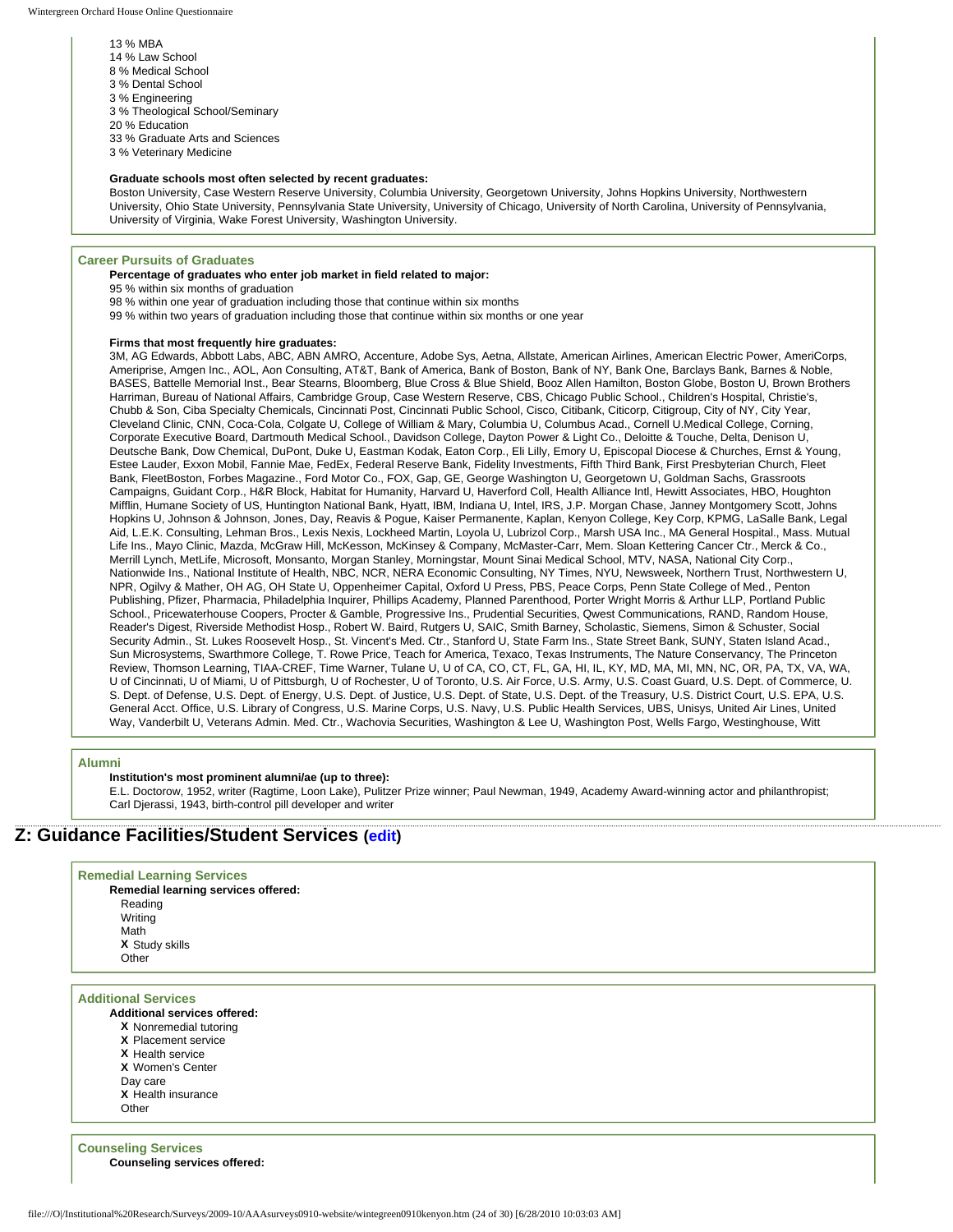Wintergreen Orchard House Online Questionnaire

| X Minority student         |  |
|----------------------------|--|
| Military                   |  |
| Veteran student            |  |
| Older student              |  |
| <b>X</b> Birth control     |  |
| <b>X</b> Career            |  |
| <b>X</b> Personal          |  |
| X Academic                 |  |
| <b>X</b> Psychological     |  |
| <b>X</b> Religious         |  |
| X Other                    |  |
| Sexuality; substance abuse |  |
|                            |  |

## **Career Placement Services**

**Services available in career placement center:** Co-op education

- **X** Internships
- Career/job search classes
- **X** Interest inventory
- **X** On-campus job interviews
- **X** Resume assistance
- **X** Alumni network
- **X** Interview training
- **X** Other
- job shadowing program

## **Physically Disabled Student Services**

**Services available to physically disabled students: X** Note-taking services **X** Tape recorders **X** Tutors **X** Reader services Interpreters for hearing-impaired **X** Special transportation

- **X** Special housing
- **X** Adaptive equipment
- Braille services
- **X** Talking books

Other

**Percentage of campus accessible to physically disabled students:** 41 % **OR check term that best describes accessibility:** Partially

# **AA: ROTC ([edit](http://survey.wgoh.com/secure/sectionAAView.htm))**

| Army ROTC<br>Army ROTC is offered:<br>On campus<br>Off campus<br>X Not offered |  |  |  |
|--------------------------------------------------------------------------------|--|--|--|
|                                                                                |  |  |  |
| <b>Navy ROTC</b>                                                               |  |  |  |

**Navy ROTC is offered:** On campus Off campus **X** Not offered

## **Air Force ROTC**

**Air Force ROTC is offered:** On campus Off campus **X** Not offered

## **AB: Student Activities/Social Organizations ([edit\)](http://survey.wgoh.com/secure/sectionABView.htm)**

| <b>Fraternities and Sororities</b>          |      |
|---------------------------------------------|------|
| Number of social fraternities on campus:    |      |
| Percentage of men who join fraternities:    | 26 % |
| Number of fraternities with chapter houses: |      |
| Number of social sororities on campus:      | 4    |
| Percentage of women who join sororities:    | 20%  |
| Number of sororities with chapter houses:   |      |

**Student Activities Check available student activities:**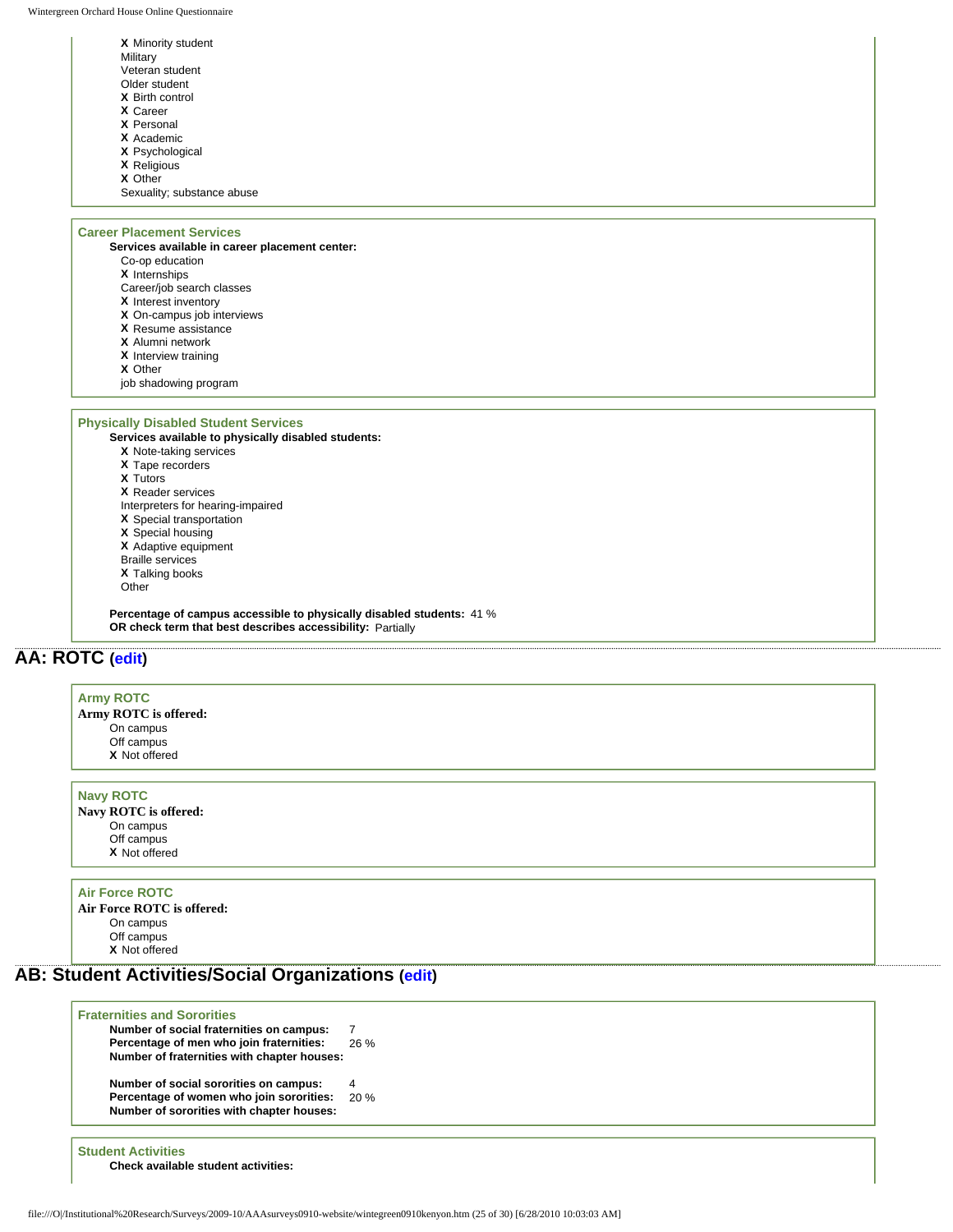- **X** Student Government
- **X** Student Newspaper
- **X** Literary Magazine **X** Yearbook
- 
- **X** Radio Station Television Station
- 

#### **List name/frequency of student newspapers:**

Kenyon Collegian, published weekly

#### **Honor Societies**

#### **Number of honor societies:** 5

## **Organizations**

#### **List organizations separated by commas. Please do not supply a web address or link.**

#### **Campus-based Religious Organizations:**

Canterbury, Hillel, Koinonia Open Programming Board, Newman Club, Saturday Night Fellowship

#### **Minority Student Organizations:**

Adelante, Black Student Union (BSU), Naciones Tropicales Exoticas

#### **International Student Organizations:**

International Students, Asian Students for International Awareness, Chinese Culture Club, South Asian Multicultural Organization for Student Awareness

### **Other student organizations, musical groups, activities, and committees:**

(group similar activities together; move from arts to humanities/social sciences to

biological/medical sciences to technology/hard sciences)

Activists United, A.D.E.P.T. (Alcohol and Drug Education Program Team), ALSO, Amnestry International, Chasers, Chess Club, Circle K, College Township Fire Department Student Auxiliary, Cooking Club, Cornerstones (music), Danswers Co-Operative, ECO (Environmental Campus Organization), Activists United, Fifty-six Percent, FLES (Foreign Language in Elementary Schools), Fools on the Hill (comedy), French Club, Friends of Hospice, GREAT (Gambier Repertory Ensemble Actors Theater), Habitat for Humanity, Allied Sexual Orientation, Horn Gallery Literary Magazine, Hotmeals, Intramural Dodgeball League, Japan Club, Jigsaw Society, Juggling Club, Mock Trial Team, K.A.C. Heads, Ballroom Dance Club, Dance Team, Kentertainment, Dance and Drama Club, Gospel Choir, Outing Club, Kenyon College Republicans, Daily Jolt, Debating Society, Democrats, Information and Support Service (KISS), APSO (Appalachian People's Service Organization), Men for Social Responsibility, NightCAPS, Student Athletes (KSA), KFS (Kenyon Film Society), Musical Theater Society, Kokosingers (music), Linguistics Club, Math Club, OAPP (Off-Campus Activities in Psychology Program), OhioACTION, Owl Creek Singers, Pealers (music), PEAS (People Endorsing Agrarian Sustainability), Persimmons literary magazine, Poets' Society, Renegade Theater, Rolla Dyer Society, Roosevelt Institution, Russian Club, Safe Drives, Bring Your Own Book (BYOB), SCL (Senior Classical League), Social Board, Squash Club, SCA Students for Creative Anachronism, Stairwells, STAND: Students Taking Action Now Darfur, Student Lectureships, Take Back the Night, Take Five, The Company, Two Drink Minimum, United Students Against Sweatshops (USAS), Archon Society, Horn Records, Sound Technicians, First Year Council, Student Council, Upperclass Committees, Libertarians, GEEK, Gaming Club.

**Total number of registered organizations:** 140

## **AC: Housing [\(edit](http://survey.wgoh.com/secure/sectionACView.htm))**

| Check types of school-owned/-operated/-affiliated housing available and                                  |       |       |                    |
|----------------------------------------------------------------------------------------------------------|-------|-------|--------------------|
| specify percentages of students who live in each checked type. Total should equal 100%:                  |       |       |                    |
| X Coed dorms                                                                                             |       | 67 %  |                    |
| X Women's dorms                                                                                          |       | 3%    |                    |
| Men's dorms                                                                                              |       | $0\%$ |                    |
| Sorority housing                                                                                         |       | $0\%$ |                    |
| X Fraternity housing                                                                                     |       | 9%    |                    |
| X Single student apartments                                                                              |       | 19 %  |                    |
| Married student apartments                                                                               |       | 0%    |                    |
| X Special housing for disabled students                                                                  |       | 1%    |                    |
| X Special housing for international students                                                             |       | $0\%$ |                    |
| Cooperative housing                                                                                      |       | $0\%$ |                    |
| X Other                                                                                                  |       | 1%    |                    |
| special interest housing available within the College residence system: community service, social groups |       |       | <b>Check Total</b> |
| substance-free, wellness, international wing, Kosher living, township fire dept.                         |       |       |                    |
| Percentage of all students who live in above housing:                                                    | 98 %  |       |                    |
| Percentage of freshmen who live in above housing:                                                        | 100 % |       |                    |
| Percentage of all students who live off-campus or commute:                                               | 2%    |       |                    |
| Average percentage of students on campus during weekends: 99 %                                           |       |       |                    |
| Are students required to live in school housing:                                                         | Yes   |       |                    |
| If Yes, then:                                                                                            |       |       |                    |
| All unmarried students under age 21 not living near campus with relatives                                |       |       |                    |
| X Other                                                                                                  |       |       |                    |
| All students must live on campus.                                                                        |       |       |                    |
| Campus housing available to unmarried students regardless of year: Yes                                   |       |       |                    |
| If NO, explain:                                                                                          |       |       |                    |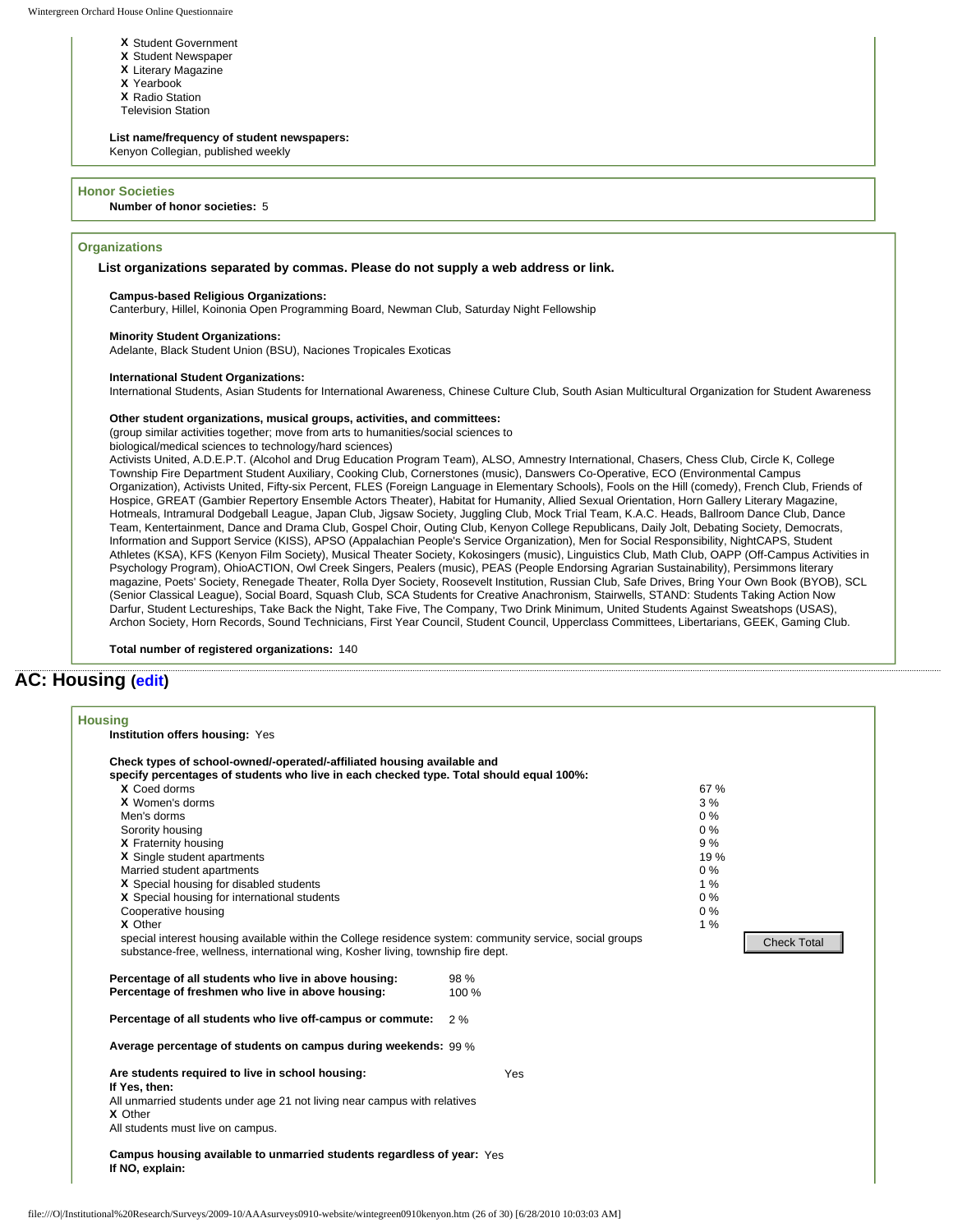#### **School provides assistance in locating off-campus housing:** No

#### **Number of housing units:**

Housing units should include houses, apartments, dorm rooms, etc. Do not total up the number of buildings or number of rooms (e. g., include the number of apartment units, but do not total up the number of rooms within each apartment).

#### **Number of students housing can accommodate:**

## **AD: Regulations ([edit\)](http://survey.wgoh.com/secure/sectionADView.htm)**

## **Car Policy**

**All students may have cars on campus:** Yes **If NO, explain: Percentage of all students who have cars on campus:**50 %

#### **Alcohol Policy**

**Alcohol is permitted on campus to students of legal age:** Yes **If YES, are there additional restrictions that apply?** Yes

## **Other Policies**

**Check applicable policies:** Permission required for student marriages Class attendance mandatory **X** Class attendance policies set by individual instructors Dress/hair code Honor code **X** Hazing prohibited **X** Smoking prohibited **X** Other Academic honesty code. Firearms prohibited.

#### **Attendance Policies**

**Check the following for which attendance is mandatory: Chapel** Assemblies Convocations **X** None of these

**How often must students attend? Other mandatory:** 

**AE: Environment/Transportation [\(edit](http://survey.wgoh.com/secure/sectionAEView.htm))**

### **Location**

**Region of country from which majority of U.S. students come:** Midwest

**Campus Size:** 1,200 acres

**Check one:** Campus is within one mile of city/town

**Location/Environment:** In or near a rural community (pop. under 5,000)

### **Description of location/transportation:**

Include campus size, location, proximity to larger city (if applicable), location of branch campuses,

transportation area is served by (air, bus, train), and whether public transportation serves the campus. 1,200-acre campus in Gambier (population: 2,015), 45 miles from Columbus. Major airport and bus serve Columbus; train serves Cleveland (115

miles). School operates transportation to Mt. Vernon and Columbus.

#### **Nearest City**

**City/town school is located in/near:** Gambier, OH **Population:**2,015

**Closest major city to school (if different from above):** Columbus, OH **Population:**1,600,000 **Distance:**45 miles

**Nearest city with major airport:** Columbus, OH **Distance:**45 miles **Nearest city with other airport:** Cleveland, OH **Distance:**90 miles **Nearest city with train service:** Cleveland, OH **Distance:**90 miles **Nearest city with bus service:** Columbus, OH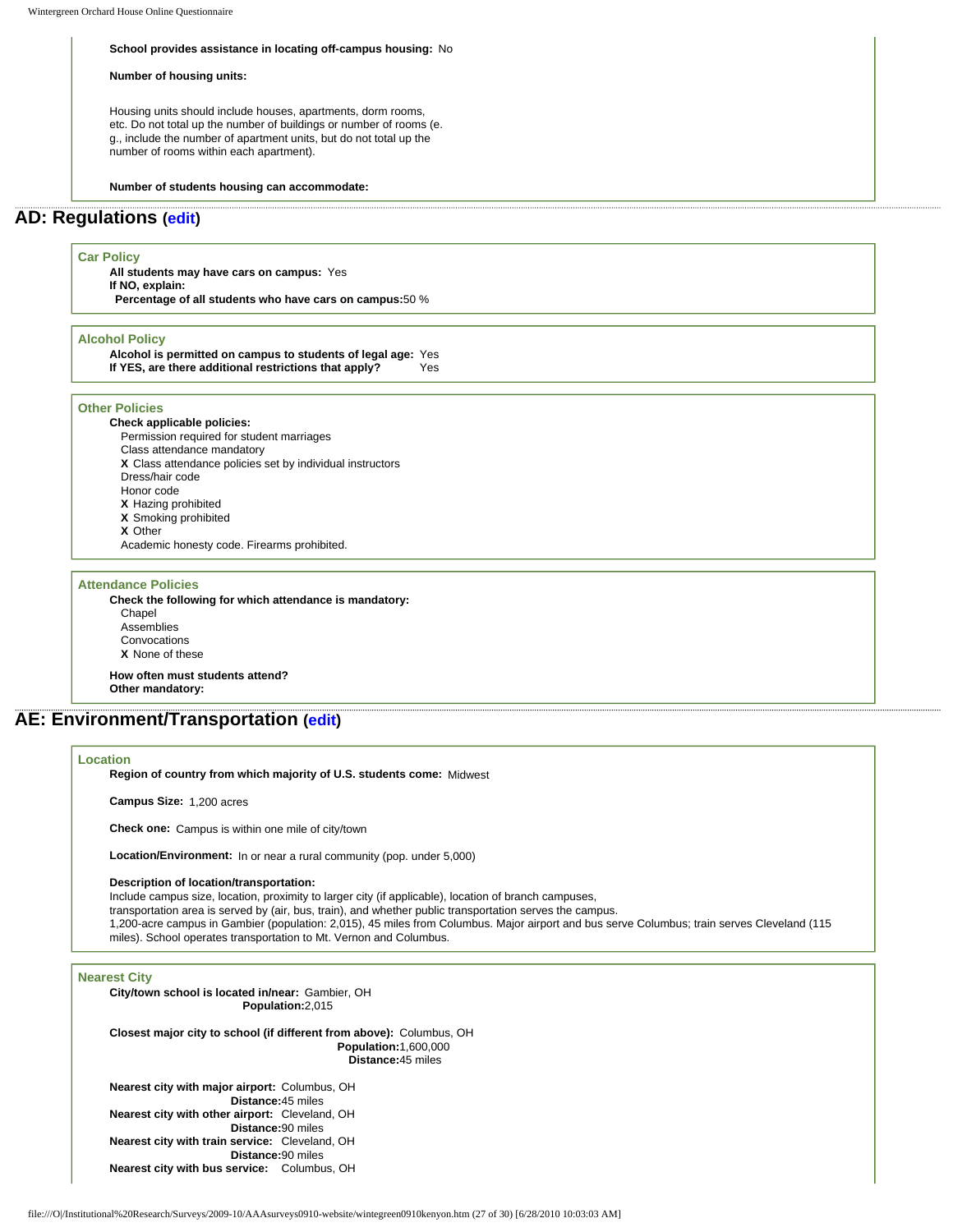**Distance:**45 miles

**Transportation Services Public transportation serves campus:** No

> **College/university operates transportation to:** Mount Vernon, OH; and Columbus, OH

**Satellite Campuses**

**Locations of branch/satellite campuses:**

## **AF: Calendar [\(edit](http://survey.wgoh.com/secure/sectionAFView.htm))**

**Please modify this section to represent the data for the 2010-11 academic year:** 

**Information shown for academic year beginning Fall:** 2010

| <b>Academic Calendar System:</b>                                                              |  |
|-----------------------------------------------------------------------------------------------|--|
| (include summer terms only if they are part of a typical full-time student's course of study) |  |
| Semester system (two terms comprise academic year)                                            |  |
| Semester/term beginning dates for 2010-11 academic year:                                      |  |
| in late August and mid-January.                                                               |  |
| Number and length of summer sessions:                                                         |  |
| Month(s) in which new student orientation is held:                                            |  |
| Orientation for new students held in August.                                                  |  |

## **AG: Self-Ranking Entrance Profile ([edit\)](http://survey.wgoh.com/secure/sectionAGView.htm)**

Although we realize the difficulty of trying to fit the multiple characteristics of your entering students into an arbitrary system, we would appreciate your use of the self-rating, composite chart below to calculate your institution's approximate entrance profile. To find the profile number, carefully read the chart below and select the column that most closely describes the average entrance profile of freshmen students at your institution.



## **AH: Athletic Information ([edit](http://survey.wgoh.com/secure/sectionAHView.htm))**

**School has an athletic program:** Yes

| <b>Intercollegiate Varsity Sports - MEN</b> |                 |                       |
|---------------------------------------------|-----------------|-----------------------|
| <b>Scholarships</b>                         | <b>NCAA</b>     | Other                 |
| Avail                                       | <b>Division</b> | <b>Athletic Assoc</b> |
| no                                          | Ш               |                       |
| no                                          | III             |                       |
| no                                          | Ш               |                       |
| no                                          | III             |                       |
| no                                          | Ш               |                       |
| no                                          | III             |                       |
| no                                          | Ш               |                       |
| no                                          | III             |                       |
| no                                          | Ш               |                       |
| no                                          | III             |                       |
| track and field (outdoor) (tro)<br>no       | Ш               |                       |
|                                             |                 |                       |

| <b>Intercollegiate Varsity Sports - WOMEN</b> |                     |                 |                |  |
|-----------------------------------------------|---------------------|-----------------|----------------|--|
|                                               | <b>Scholarships</b> | <b>NCAA</b>     | Other          |  |
| <b>Sport Offered</b>                          | Avail               | <b>Division</b> | Athletic Assoc |  |
| basketball (bas)                              | no                  | Ш               |                |  |
| cross-country (cro)                           | no                  | Ш               |                |  |
|                                               |                     |                 |                |  |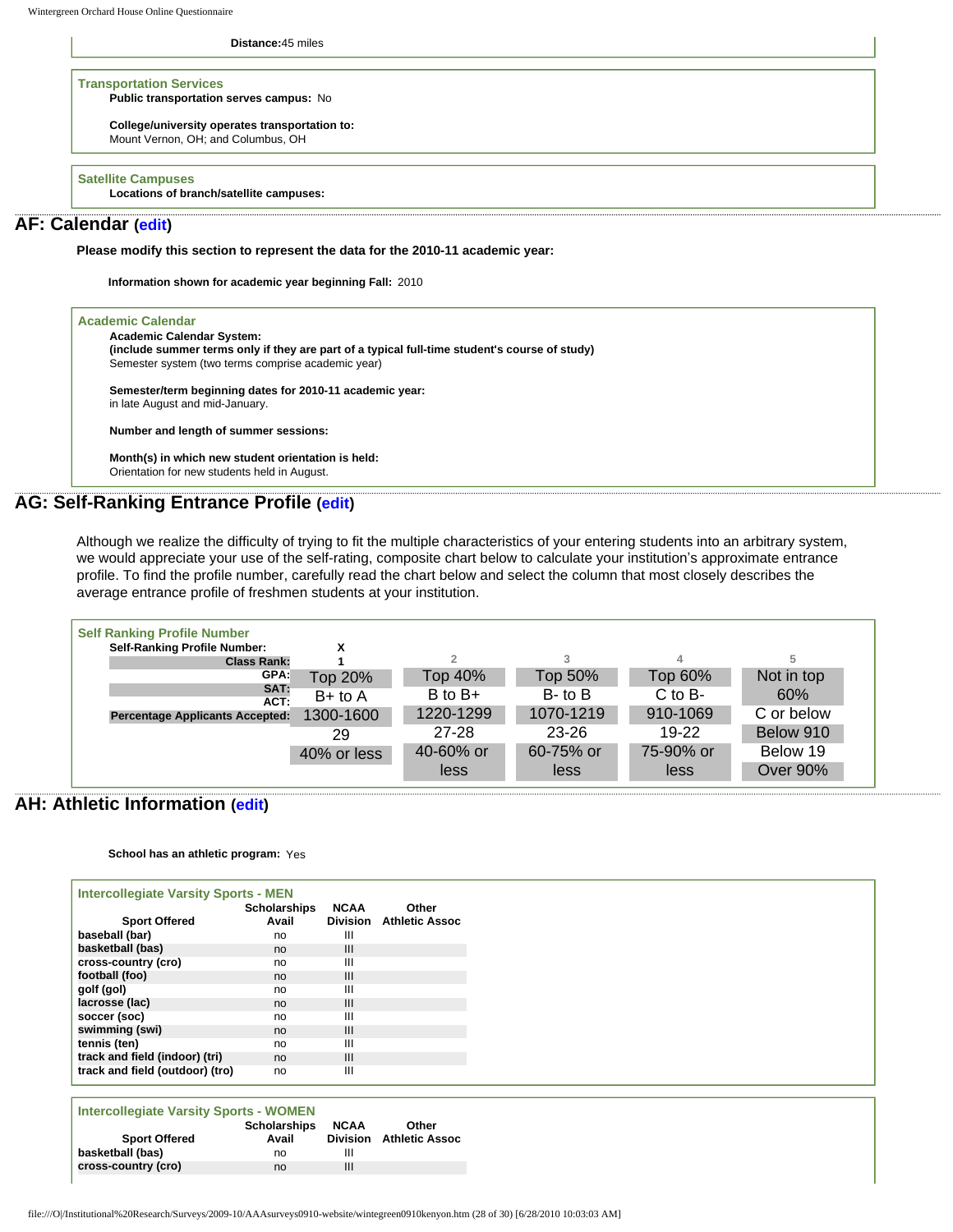| field hockey (fih)              | no | Ш |  |
|---------------------------------|----|---|--|
| lacrosse (lac)                  | no | Ш |  |
| soccer (soc)                    | no | Ш |  |
| softball (sof)                  | no | Ш |  |
| swimming (swi)                  | no | Ш |  |
| tennis (ten)                    | no | Ш |  |
| track and field (indoor) (tri)  | no | Ш |  |
| track and field (outdoor) (tro) | no | Ш |  |
| volleyball (vol)                | no | Ш |  |

### **Athletic Director (Men's Director)**

**Name:** Peter Smith **Title:** Director of Athletics, Fitness and Recreation **E-mail:** smithp@kenyon.edu

### **Women's Atheltic Director**

| <b>Name:</b> Suzanne Helfant               |
|--------------------------------------------|
| <b>Title:</b> Senior Woman's Administrator |
| E-mail: helfants@kenyon.edu                |

#### **Participation**

| Percentage of students who participate in:                                            |             |
|---------------------------------------------------------------------------------------|-------------|
| varsity and/or club intercollegiate sports:<br>intramural and/or recreational sports: | 25%<br>55 % |
|                                                                                       |             |

#### **Athletic Conference Memberships**

North Coast Athletic Conference (Division III)

### **Athletic Facilities**

**Facilities available to students (include off-campus facilities)**  Do not use formal names (Example: football field, NOT John Doe Memorial Field) athletic fields, fitness and recreation center, squash and racquetball courts, swimming pool, volleyball arena

#### **Intramural/Recreational Sports**

## **Intramural/recreational sports (include sports clubs, i.e. mountain bike club)**

(alphabetical order, lower case, comma delimited)

basketball, flag football, floor hockey, racquetball, soccer, softball, squash, tennis, volleyball, kickball, ultimate frisbee

#### **Club Sports**

#### **Club Sports for MEN (non-varsity, intercollegiate sports)**  archery, baseball, cycling, fencing, equestrian sports, martial arts, hiking, paintball, rugby, sailing, squash, swimming, ultimate Frisbee, volleyball

**Club Sports for WOMEN (non-varsity, intercollegiate sports)**  archery, chess, cycling, equestrian, fencing, martial arts, ,hiking, paintball, rugby, sailing, soccer, squash, swimming, ultimate Frisbee, volleyball

**School Colors:** purple and white **Team Mascot:** Lords and Ladies **School Song:** 

## **AJ: Unique Qualities [\(edit](http://survey.wgoh.com/secure/sectionAJView.htm))**

## **Unique Qualities/Programs**

**Unique qualities and programs of the school that influence students with particular abilities and interests to choose it over similar schools:**  Do not include quotation marks. Limited to 4000 characters. Kenyon College, among the nation's finest liberal-arts institutions, takes pride in exceptionally strong programs in English (Kenyon is the home of the internationally known Kenyon Review), the sciences, and drama. Student-faculty interaction, both in and out of the classroom, and community involvement are hallmarks of the Kenyon experience. Kenyon students, who come from all 50 states and many countries, enjoy an active extracurricular life, with more than 140 student organizations. Kenyon teams compete in sports-11 each for men and women-and the swimming and diving teams are renowned for their record-breaking number of national championships. The Kenyon campus is noted for its beauty and the quality of its facilities, including a recently-built music building, \$32 million science center, \$70-million fitness/recreation/athletic center, and a new art history building (under construction).

# **AS: Social Environment ([edit\)](http://survey.wgoh.com/secure/sectionASView.htm)**

|        | <b>Newspaper Editor Information</b> |
|--------|-------------------------------------|
| Name:  |                                     |
| Title: |                                     |
| Phone: |                                     |